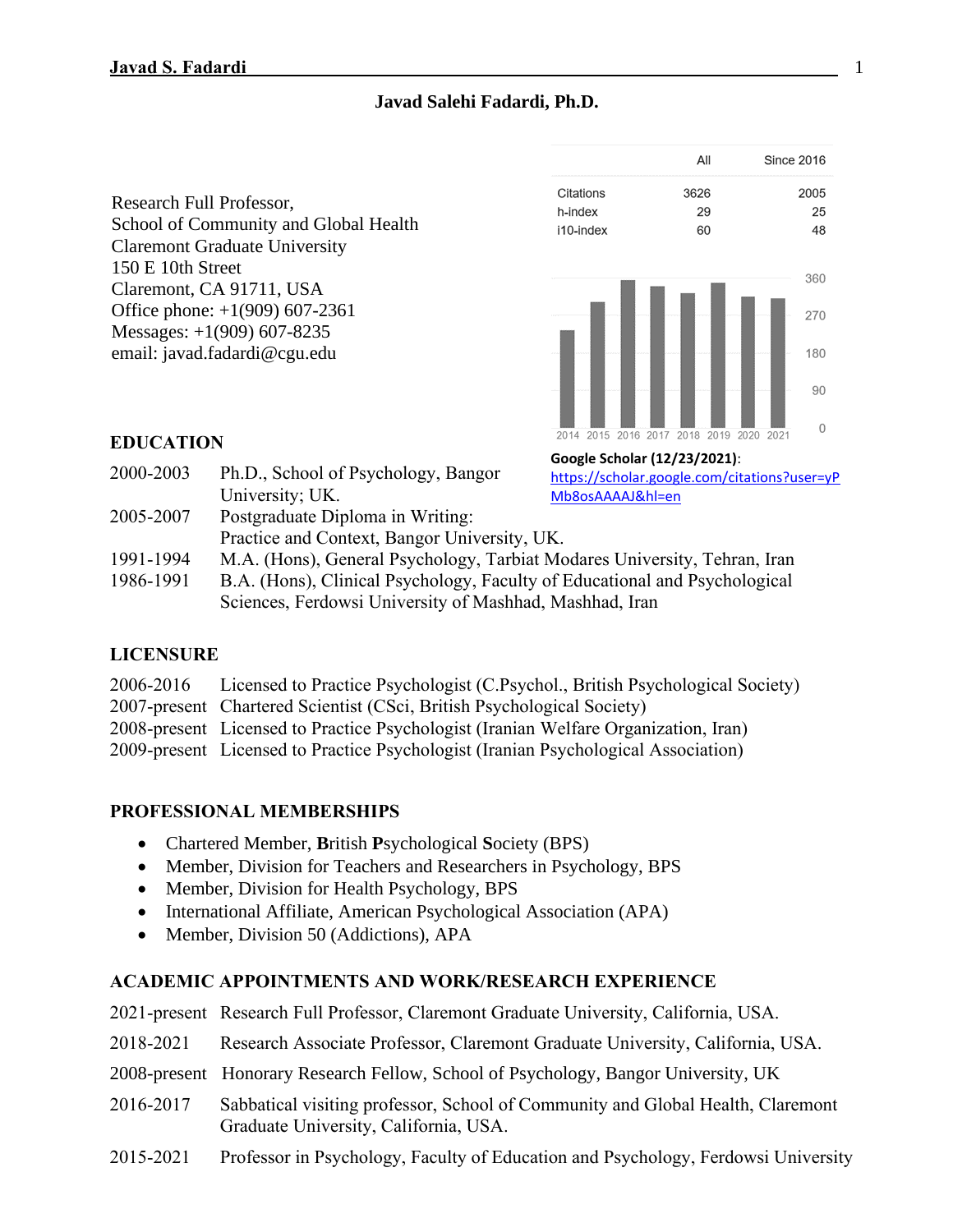|           | of Mashhad.                                                                                                                                                                                  |  |  |
|-----------|----------------------------------------------------------------------------------------------------------------------------------------------------------------------------------------------|--|--|
| 2011-2015 | Associate Professor in Psychology, Faculty of Education and Psychology, Ferdowsi<br>University of Mashhad.                                                                                   |  |  |
| 2007-2011 | Assistant Professor in Psychology, Faculty of Education and Psychology, Ferdowsi<br>University of Mashhad.                                                                                   |  |  |
| $2015 -$  | Founder and Head, Pazh Knowledge-Based Company for Cognitive Measurement<br>and Empowerment, Ferdowsi University of Mashhad (http://pazhcog.com/)                                            |  |  |
| 2010-     | Founder and Head, Pouyesh Center for Marital and Family Counseling, Mashhad<br>(Licensure for Private Practice by Iranian Well-being Organization and Iranian<br>Psychological Association). |  |  |
| 2013-2020 | Co-head of Cognitive Psychology Committee, Cognitive Sciences and Technologies<br>Council of Iran, Tehran.                                                                                   |  |  |
| 2013-2016 | Deputy Head of Faculty of Education and Psychology, Ferdowsi University of<br>Mashhad.                                                                                                       |  |  |
| 2002-2008 | Senior/Research Officer, Addictive Behaviors Research Unit, School of Psychology,<br>Bangor University, UK.                                                                                  |  |  |
| 2003-2005 | Interventions Effectiveness Research Consultant, Cyngor Alcohol Information<br>Services (CAIS), Llandudno, North Wales, UK.                                                                  |  |  |
| 1994-2000 | Lecturer in Psychology, Ferdowsi University of Mashhad (Excl 2001-2007).                                                                                                                     |  |  |
| 1992-1994 | Founder and Head, Mental Health Centre of Khajeh-Nasiro-din Toosi University,<br>Tehran.                                                                                                     |  |  |
| 1991-1993 | Research Assistant, Research Centre for War Victims' Families, Tehran.                                                                                                                       |  |  |

# **GRANTS and AWARDS**

# **International**

| 2020      | TrygFonden of Denmark: "Alcohol attention control: A randomized controlled trial of<br>attentional control training for treating alcohol use disorders among younger adults."<br>(Angelina Isabella Mellentin, Javad S. Fadardi, Kristine Rømer Thomsen, Anette<br>Søgaard Nielsen, & W. Miles Cox, Danish Krone 5,340,300) |  |
|-----------|-----------------------------------------------------------------------------------------------------------------------------------------------------------------------------------------------------------------------------------------------------------------------------------------------------------------------------|--|
| 2019      | The Futurize full scholarship to present at Lisbon 2019 Addiction Conference                                                                                                                                                                                                                                                |  |
| 2016      | The British Council. "Joint International Workshop on Mental Health and<br>Resiliency." Funding a one-week workshop for the British and Iranian early career<br>researchers-Dubai April 22-27 2017. (Javad S. Fadardi & John Parkinson, £25000).                                                                            |  |
| 2013-2014 | Technology Strategy Board: "Attention Retraining Technologies". Technology<br>Strategy Board and NHS funding of innovative high-tech startup. Funding to launch<br>new spin-out. (James Intriligator, W. Miles Cox, J.S. Fadardi, Chris Hillier<br>£150,000).                                                               |  |
| 2012-2013 | National Health Service and London Health Authority, Behavior Change<br>Technologies: Games for Mobile Devices that Help Reduce Excessive Drinking and<br>Unhealthy Eating (James Intriligator, W. Miles Cox, J.S. Fadardi, Chris Hillier, and<br>Liam Kurmos, $£100,000$ ).                                                |  |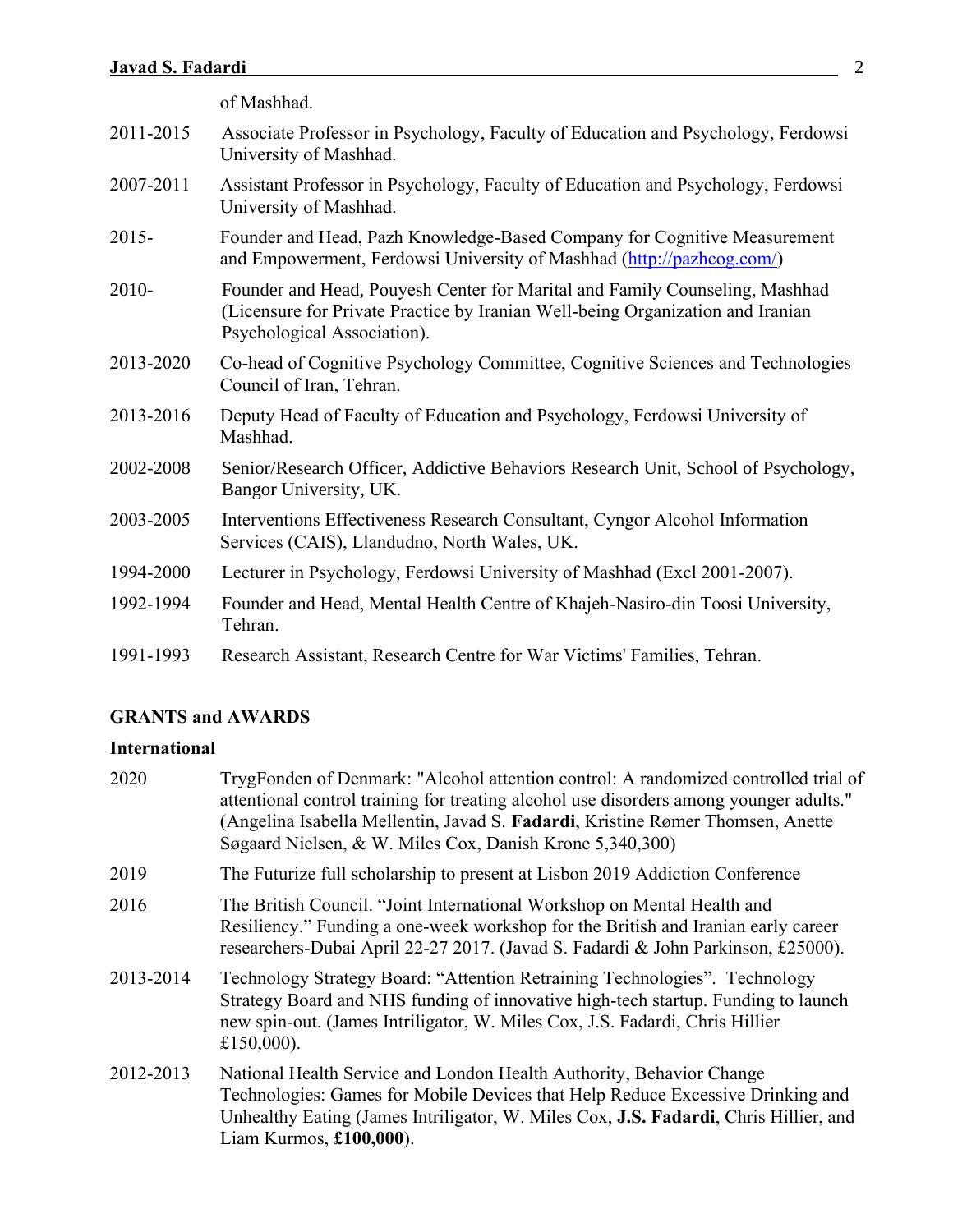| 2009      | Wales Institute of Cognitive Neuroscience, Neurofeedback Training to Curb Heavy<br>Drinkers' Craving for Alcohol: Proof of Concept (W. M. Cox, D. E. J. Linden, N.<br>Ihssen, S. Johnston, E., Pothos, & J. S. Fadardi) [£19,914].                                 |  |  |  |
|-----------|--------------------------------------------------------------------------------------------------------------------------------------------------------------------------------------------------------------------------------------------------------------------|--|--|--|
| 2008-2009 | Royal Society Short Visit Grant for Conducting Research on comparing the<br>motivational factors underlying drug abuse in Iran and the UK (J. S. Fadardi)<br>[£4,650].                                                                                             |  |  |  |
| 2008      | Wales Institute of Cognitive Neuroscience, Heavy and Light Drinkers' Brain<br>Reactions to Alcohol, Emotional, and Concern-Related Stimuli (W. M. Cox, J. S.<br>Fadardi, D. E. J. Linden, E. Pothos, A. Wiggett, N. Ihssen, & M. V. Roberts)<br>$[£13,508]$ .      |  |  |  |
| 2007-2008 | Wales Institute of Cognitive Neuroscience, Event-related potentials of heavy drinkers<br>exposed to alcohol-related, emotionally positive or negative, and neutral visual<br>stimuli (C. Klein, W. M. Cox, <b>J. S. Fadardi</b> , & A. Burgess) [£4,950].          |  |  |  |
| 2007-2008 | Royal Society Short Visit Grant (from Ferdowsi University of Mashhad) for<br>Conducting Research on Drugs Attention Control Training Program (J. S. Fadardi)<br>[£4,250].                                                                                          |  |  |  |
| 2005-2009 | Economic and Social Research Council, Relative and Combined Effects of Attentional<br>Training and Motivational Re-Structuring on Drinking Reductions (W. M. Cox, J. S.<br><b>Fadardi, S. G. Hosier, &amp; E. Pothos) [£250,000].</b>                              |  |  |  |
| 2005-2006 | Office of Research Affairs, Ferdowsi University of Mashhad, Cognitive-Motivational<br>Factors Underlying Motivation to Use Substances among Students of Ferdowsi<br>University of Mashhad (J. S. Fadardi, A. A. Yazdi, & Z. S. Shamloo) [Equivalent of<br>£7,200]. |  |  |  |
| 2003-2005 | Economic and Social Research Council, Developing and Evaluating Attention-<br>Diversion Training for Excessive Drinkers, (W. M. Cox, & J. S. Fadardi) [£46,974].                                                                                                   |  |  |  |
| 2001      | North Wales Institute of Health Studies, in support of PhD research (J. S. Fadardi)<br>[£1,500].                                                                                                                                                                   |  |  |  |

# **National / Internal**

| 2018      | Cognitive Sciences and Technologies of Iran, <i>Implicit and explicit memory and</i><br><i>impulsive behaviors: developing a novel intervention</i> , (J.S. Fadardi, equal to £4500).                                                                |  |  |
|-----------|------------------------------------------------------------------------------------------------------------------------------------------------------------------------------------------------------------------------------------------------------|--|--|
| 2017-2018 | Office of Research Affairs, Ferdowsi University of Mashhad, Cognitive Assessment<br>of Freshmen: Screening for Exceptional Students and Academic Performance, (J.S.<br>Fadardi, equal to £8500).                                                     |  |  |
| 2016-2017 | Office of Research Affairs, Ferdowsi University of Mashhad, Award for Sabbatical<br>Leave to visit Claremont Graduate University, California.                                                                                                        |  |  |
| 2015-2016 | Mashhad Municipality Urban Railway MMUR 5-1395, Cognitive and Motivational<br>Screening and Selection Criteria for Control Room Staff of MMUR (J.S. Fadardi).                                                                                        |  |  |
| 2015      | Iranian Council for Cognitive Sciences and Technologies: The Second <b>Summer</b><br><b>School</b> on Cognition and Attention: Assessment and Rehabilitation. Funding to<br>conduct a one-week summer school at FUM (J. S. Fadardi, equal to £5000). |  |  |
| 2014      | Iranian Council for Cognitive Sciences and Technologies: The First Summer School<br>on Cognition and Attention: Assessment and Rehabilitation. Funding to conduct a                                                                                  |  |  |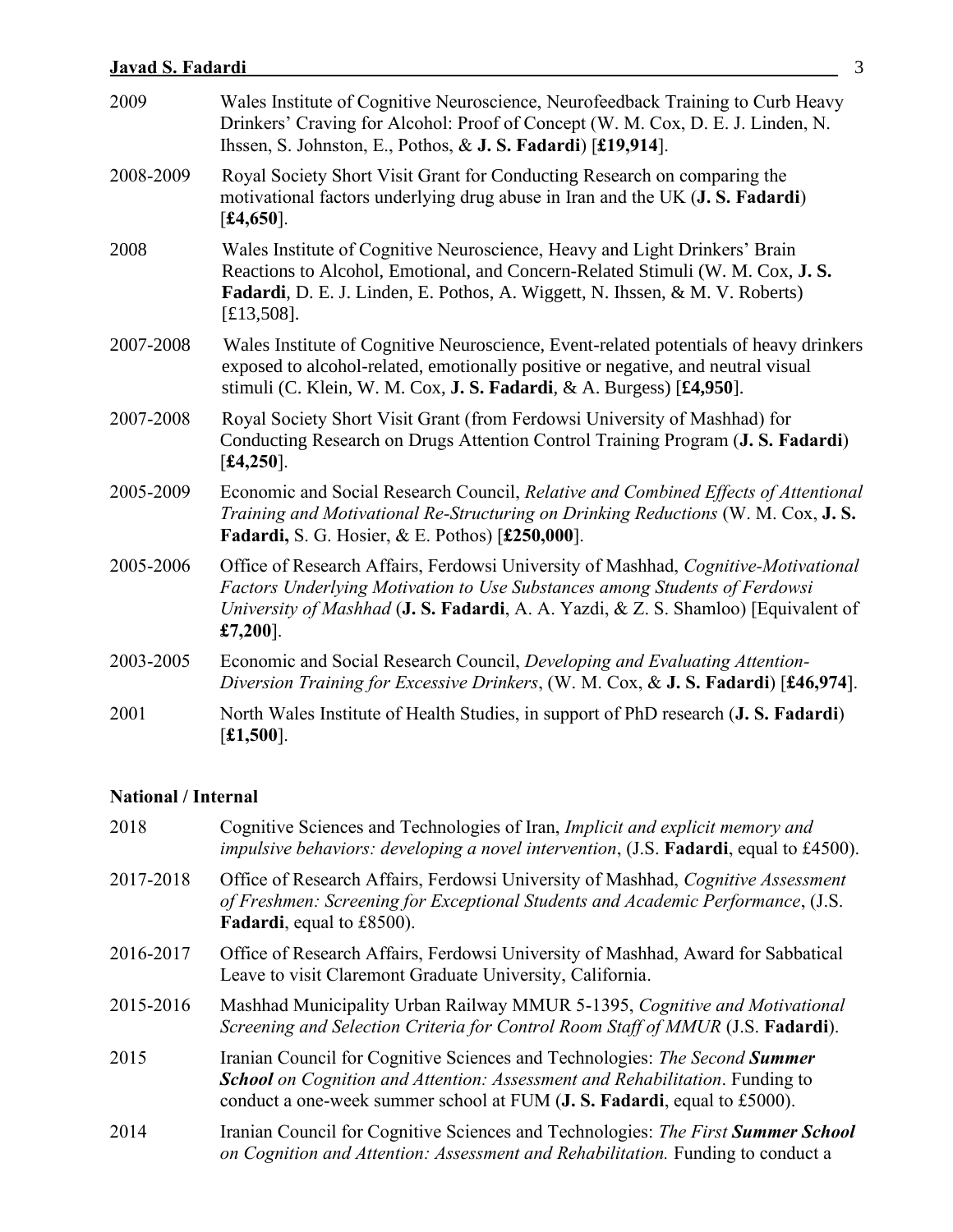|           | one-week summer school at FUM (J.S. Fadardi, equal to £5000).                                                                                                                                        |  |  |
|-----------|------------------------------------------------------------------------------------------------------------------------------------------------------------------------------------------------------|--|--|
| 2011      | Ferdowsi University of Mashhad, Developing a Religion-Independent of Spiritual<br>Health (J.S.Fadardi, A. Hosseini) [£10000].                                                                        |  |  |
| 1999-2000 | Office of Research Affairs, Ferdowsi University of Mashhad, <i>Effects of Perceived</i><br>Stress on Anxiety Disorders among Ferdowsi University Students (J. S. Fadardi)<br>[Equivalent of £5,000]. |  |  |
| 1997-1998 | Ferdowsi University of Mashhad, Relationship between Attribution Styles and<br>Perceived Stress among Students of Ferdowsi University of Mashhad (J. S. Fadardi)<br>[Equivalent of £5,714].          |  |  |
| 1993-1994 | Iranian Ministry of Education (Mashhad Office), for MA research fieldwork (J. S.<br><b>Fadardi</b> ) [Equivalent of £4,750].                                                                         |  |  |

### **Travel Grant**

| 2019 | The FuturIZE; to present at Lisbon Addiction Conference 2019, Portugal.        |
|------|--------------------------------------------------------------------------------|
| 2019 | The British Council; to present at Going Global May 2019 at Berlin, Germany.   |
| 2018 | The British Council; to present at Going Global 2018 at Kula Lumpur, Malaysia. |
| 2006 | Royal Society Conference Grant for Presentation at American Psychological,     |
|      | Association Annual Convention, New Orleans, LA, USA (J. S. Fadardi).           |

#### **PUBLICATIONS**

#### **Articles in English Peer Reviewed Journals**

- 1. **Fadardi**, J.S., Memarian, S., Parkinson, J., Cox, WM., Stacy, A.W. (in press). Scary in the eye of beholder? Attentional Bias and Attention Retraining in Social Anxiety. *Journal of Anxiety Disorders*.
- 2. Samiefard, M., Fadardi, J. S., Kareshki, K., & Stacy, A. W. (in press). Validity and Reliability of a Revised S-UPPS-P Impulsive Behavior Scale: The Interplay between Impulsivity and Working Memory. *Journal of anxiety disorders*.
- 3. Mellentin, A. I., Cox, W. M., **Fadardi**, J. S., Martinussen, L., Mistarz, N., Skøt, L., Rømer Thomsen, K., Mathiasen, K., Lichtenstein, M., & Nielsen, A. S. (2021). A Randomized Controlled Trial of Attentional Control Training for Treating Alcohol Use Disorder. *Frontiers in psychiatry*, *12*, 748848.<https://doi.org/10.3389/fpsyt.2021.748848>
- 4. Rahimi, M. D., Alidoosti, F., Hassani, P., Ghasemi, M. M., & **Fadardi**, J. S. (in press). Effectiveness of Jogging, Eye Movement Exercises, and Diaphragmatic Breathing in Reducing Migraine Symptoms: A Randomized Controlled Trial. [https://doi.org/10.21203/rs.3.rs-](https://doi.org/10.21203/rs.3.rs-309380/v1)[309380/v1](https://doi.org/10.21203/rs.3.rs-309380/v1)
- 5. Shariati-Bafghi, SE., Rashidkhani, B., **Fadardi**, J. S., et al. (2021). Dietary patterns and healthrelated quality of life among Iranian adolescents. *Quality of Life Research*. <https://doi.org/10.1007/s11136-021-02942-x>
- 6. Moghadami, M., Moghimi, S., Moghimi, A., Malekzadeh, G. R., & **Fadardi**, J. S. (2021, May). The Investigation of Simultaneous EEG and Eye Tracking Characteristics During Fixation Task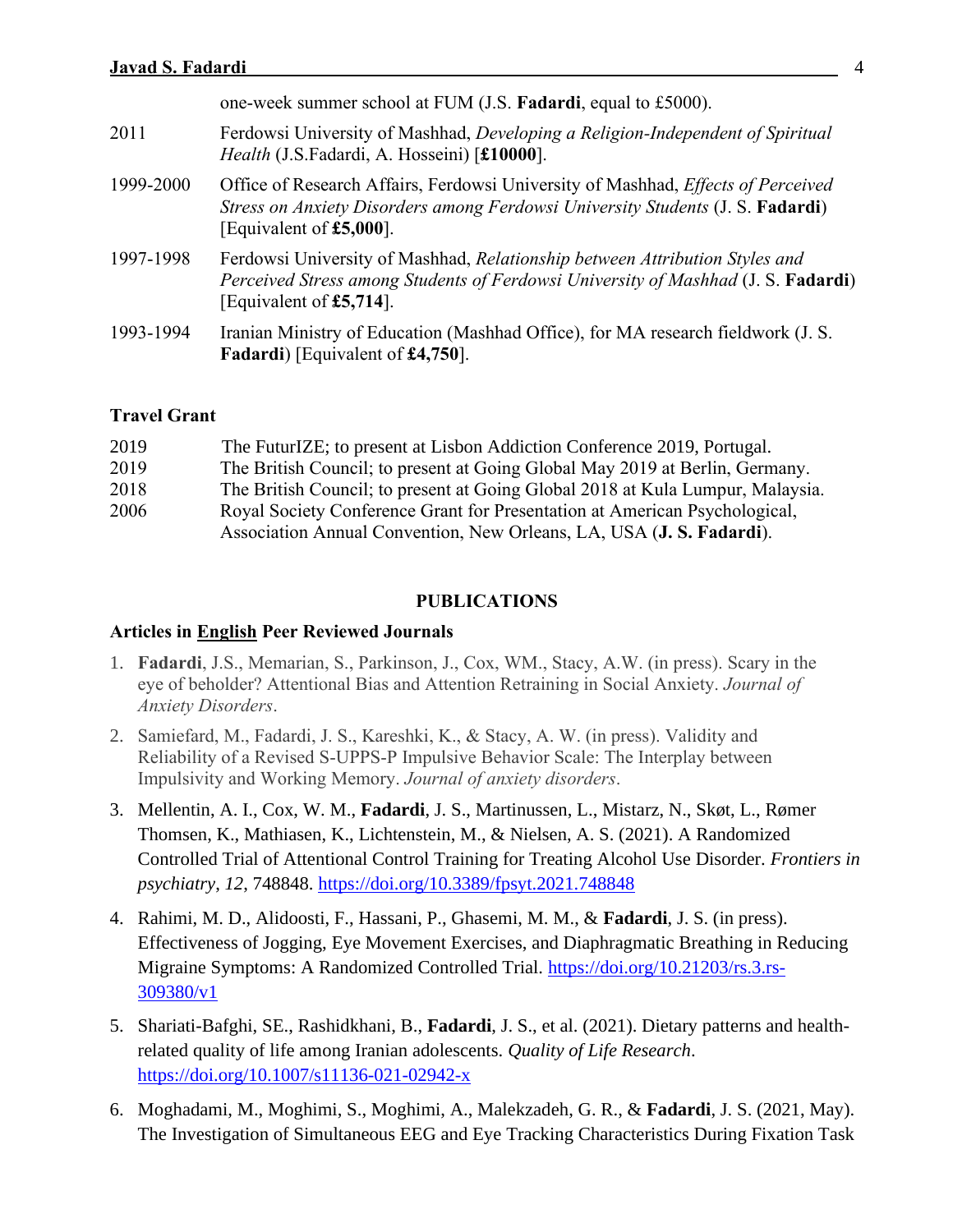in Mild Alzheimer's Disease. *Clinical EEG and Neuroscience,* 52(3), 211-220. <https://doi.org/10.1177/1550059420932752>

- 7. Gomroki, G., Behzadi, H., Fattahi, R., & Salehi **Fadardi**, J. (2021). Identifying effective cognitive biases in information retrieval. *Journal of Information Science*. <https://doi.org/10.1177/01655515211001777>
- 8. Houston, E., **Fadardi**, J. S., Harawa, N. T., Argueta, C., & Mukherjee, S. (2021). Individualized Web-Based Attention Training with Evidence-Based Counseling: Exploratory Study to Address HIV Treatment Adherence and Psychological Distress. *JIMIR Mental Health*. JMIR Ment Health 2021;8(1): e18328. doi: [10.2196/18328](https://doi.org/10.2196/18328)
- 9. Pike, J. R., **Fadardi**, J. S., Stacy, A. W., & Xie, B. (2021). The prospective association between illicit drug use and nonprescription opioid use among vulnerable adolescents. *Preventive Medicine*.<https://doi.org/10.1016/j.ypmed.2020.106383>
- 10. Tabibi, Z., Schwebel, D. C., Mohammadzadeh Moghadam, A. **Fadardi**, J. S., Mirzaei Feizabadi, S. (2021). Differential Effects of Stimulant versus Opiate Drugs on Driving Performance and Skills. *Accident Analysis and Prevention.* <https://doi.org/10.1016/j.aap.2020.105885>
- 11. Samifard, M., **Fadardi\*** , J.S., Kareshki, H., & Stacy, A. W. (2020). A Discussion on "Examinationof a Short English Version of the UPPS-P Impulsive Behavior Scale" [Addict Behav. (2014), doi:10.1016/j.addbeh.2014.02.013]. *Addictive Behaviors*. <https://doi.org/10.1016/j.addbeh.2019.106287>
- 12. Ghavidel, F., **Fadardi\*** , J. S., Gatto, N. M., Sedaghat, F., & Tabibi, Z. (2020, Apr 28). Feasibility of using a computer-assisted working memory training program for healthy older women. *Cogn Process*.<https://doi.org/10.1007/s10339-020-00975-7>
- 13. Rahimi, M.D., **Fadardi\*** , J. S., Saeidi, M., Bigdeli, M., Kashiri, R. (2020). Effectiveness of Cathodal tDCS of the Primary Motor or Sensory Cortex in Migraine: A Randomized Controlled Trial. *Brain Stimulation*.<https://doi.org/10.1016/j.brs.2020.02.012>
- 14. Kheyrkhahnia, Y., Ghonsooly, B., **Fadardi**, J.S. (2020). Induction of Emotions from TOEFL iBT Reading Tests as a Construct-irrelevant Factor and its Interference with Emotional Intelligence. *International Journal of Foreign Language Teaching and Research*, 8(32), 93-105.
- 15. Hamedi, S. M., Pishghadam, Hamedi, S. M., Pishghadam, R., & **Fadardi**, J. S. (2019). The contribution of reading emotions to reading comprehension: the mediating effect of reading engagement using a structural equation modeling approach. *Educational Research for Policy and Practice*, 1-28.<https://doi.org/10.1007/s10671-019-09256-3>
- 16. Nazm Bojnourdi S.S., Ghanaei ChamanAbad A., **Fadardi** J.S. (2019). The effectiveness of body psychotherapy on executive functions in patients with post-stroke depression. *Journal of Fundamentals of Mental Health*, *21*(6): 429- 438.
- 17. Hossein, B., Mashhadi, A., & **Fadardi**, J. S. (2019). Cultural correlates of social anxiety disorder in the Iranian population: A qualitative study. *Journal of Fundamentals of Mental Health*, *21*(4), 251-271.
- 18. Nazari, M.A., **Fadardi**, J.S., Gholami Doborjeh, Z., Amanzadeh Oghaz, T., Saeedi, M.T., Amin Yazdi, S.A. (2019). The Role of Event Related Potentials in Pre-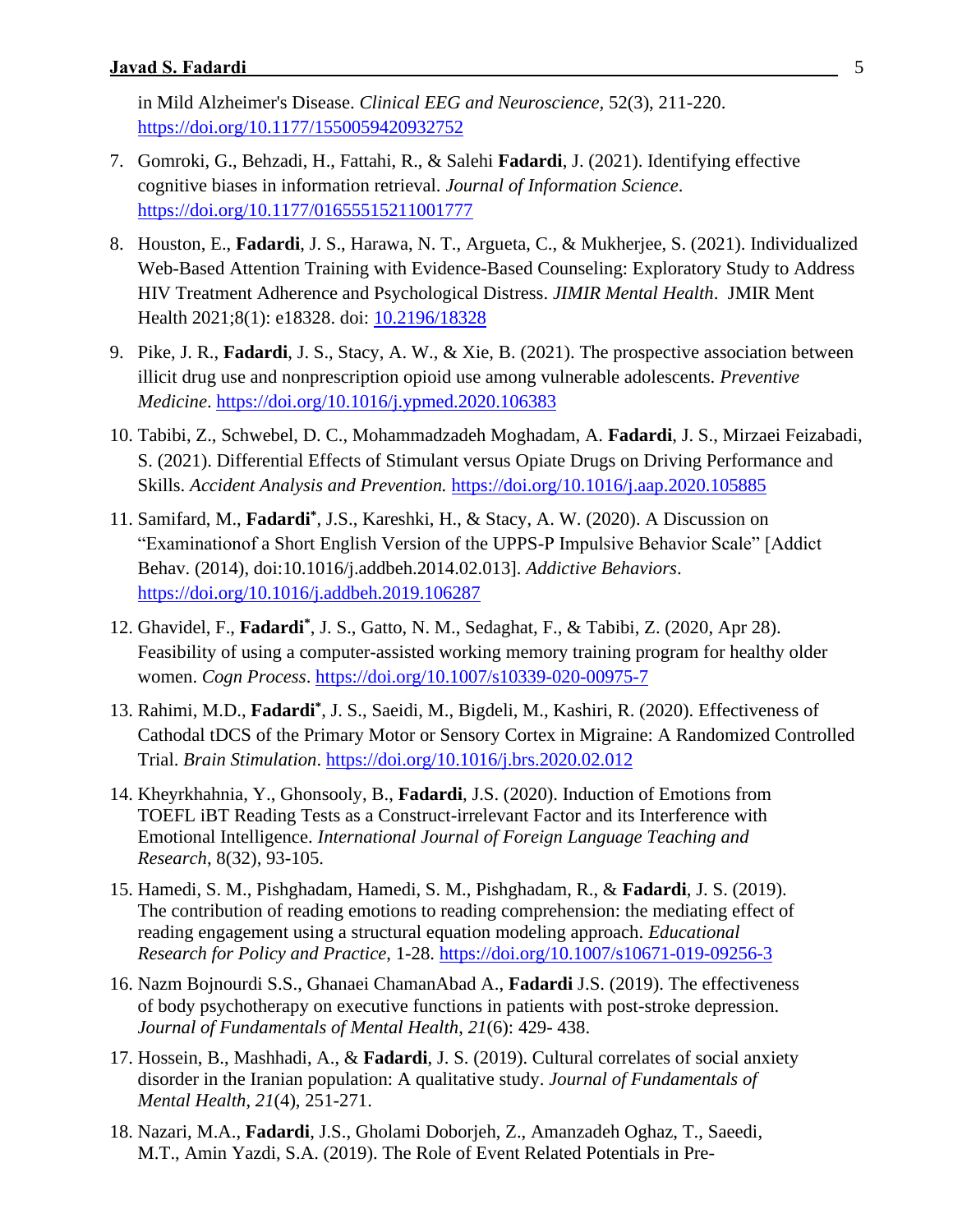Comprehension Processing of Consumers to Marketing Logos. *Caspian Journal of Neurological Sciences, 5*(1),16-22.<https://doi.org/10.32598/CJNS.5.16.16>

- 19. Moafian, F., Khoshsima, H., **Fadardi**, J.S., Pagnini, F. (2019). Langerian mindfulness and language learning. *Cogent Psychology*. <https://doi.org/10.1080/23311908.2019.1609242>
- 20. Khorramabadi, R., Sepehri Shamloo, Z., **Fadardi**, J.S., & Bigdeli, I. (2019). Prediction of Extramarital Relationships Based on Executive Functions with the Mediatory Role of Marital Commitment, *Journal of Practice in Clinical Psychology*. 7(2), 147-157.
- 21. Sani, S. R. H., Tabibi, Z., **Fadardi**, J.S., & Stavrinos, D. (2018). Aggression, emotional self-regulation, attentional bias, and cognitive inhibition predict risky driving behavior. *Accident Analysis & Prevention,* 109, 78-88.
- 22. Hamzeloo, M., Mashhadi, A., **Fadardi**, J.S., & Ghahremanzadeh, M. (2018). Adult attention deficit/hyperactivity disorder among prison inmates: An investigation of the executive function differences and comorbidity effects. *Australian Journal of Psychology*,<https://doi.org/10.1111/ajpy.12201>
- 23. Nejati Salehkhani, F., Nemati, M., Ardani, A. R., Soleimani, D., Khosravi, M., **Fadardi**, J.S., & Esmaily, H. (2017). Investigating the relation of Household Food Security Status and some Socio-economic factors with children Intelligence Quotient in 2016 at Mashhad. *Medical Journal of Mashhad University of Medical Sciences*, *60* (5), 691-700.
- 24. Ghavidel, F., **Fadardi**\*, J., Sedaghat, F., & Tabibi, Z. (2017). Testing Older Adults for Signs of Age-related Cognitive Decline: Clock Drawing Test vs. Mini-mental State Examination. *Practice in Clinical Psychology*, 5(2), 141-148.
- 25. Bozghani, P. A., Fereidoni, M., & **Fadardi**, J. S. (2017). Comparison of attention in females before and after puberty and during menopause. *Neurology, Psychiatry and Brain Research*, 24(9-14).
- 26. Cox, W., Klinger, E., & **Fadardi**, J.S. (2017). Free will in addictive behaviors: A matter of definition. *Addictive Behaviors Report*. doi: 10.1016/j.abrep.2017.03.001
- 27. Bazzaz, M.M., **Fadardi\*,** J.S., & Parkinson. (2017). Efficacy of the Attention Control Program on Reducing Attentional Bias in Obese and Overweight Dieters. *Appetite*. 108, 1–11.
- 28. **Fadardi\***, J. S. & Azadi, Z. (2017). The Relationship Between Trust-in-God, Positive and Negative Affect, and Hope. *Journal of Religion and Health*, *56*(3), 796-806. DOI 10.1007/s10943-015-0134-2.
- 29. Ansari, Z. & **Fadardi\***, J.S (2016). Enhanced visual performance in obsessive compulsive personality disorder. *Scandinavian Journal of Psychology*. DOI: 10.1111/sjop.12312
- 30. Alam-Mehrjerdi, Z., Moradi, A., Xu, F., Zarghami, M., **Fadardi**, J.S., & Dolan, K. (2016). Willingness to Receive Treatment for Hepatitis C among Injecting Drug Users on Methadone Program: Implications for Education and Treatment. *Addiction Health, 8* (2), 90-97.
- 31. Ziaee, S., **Fadardi\***, J. S., Cox, W. M., & Yazdi, S. A. A. (2016). The Effects of Attention Control Training Program on Drug Abusers' Attentional Bias and Treatment Outcomes. *Journal of Consulting and Clinical Psychology*, *84*(10):861-73.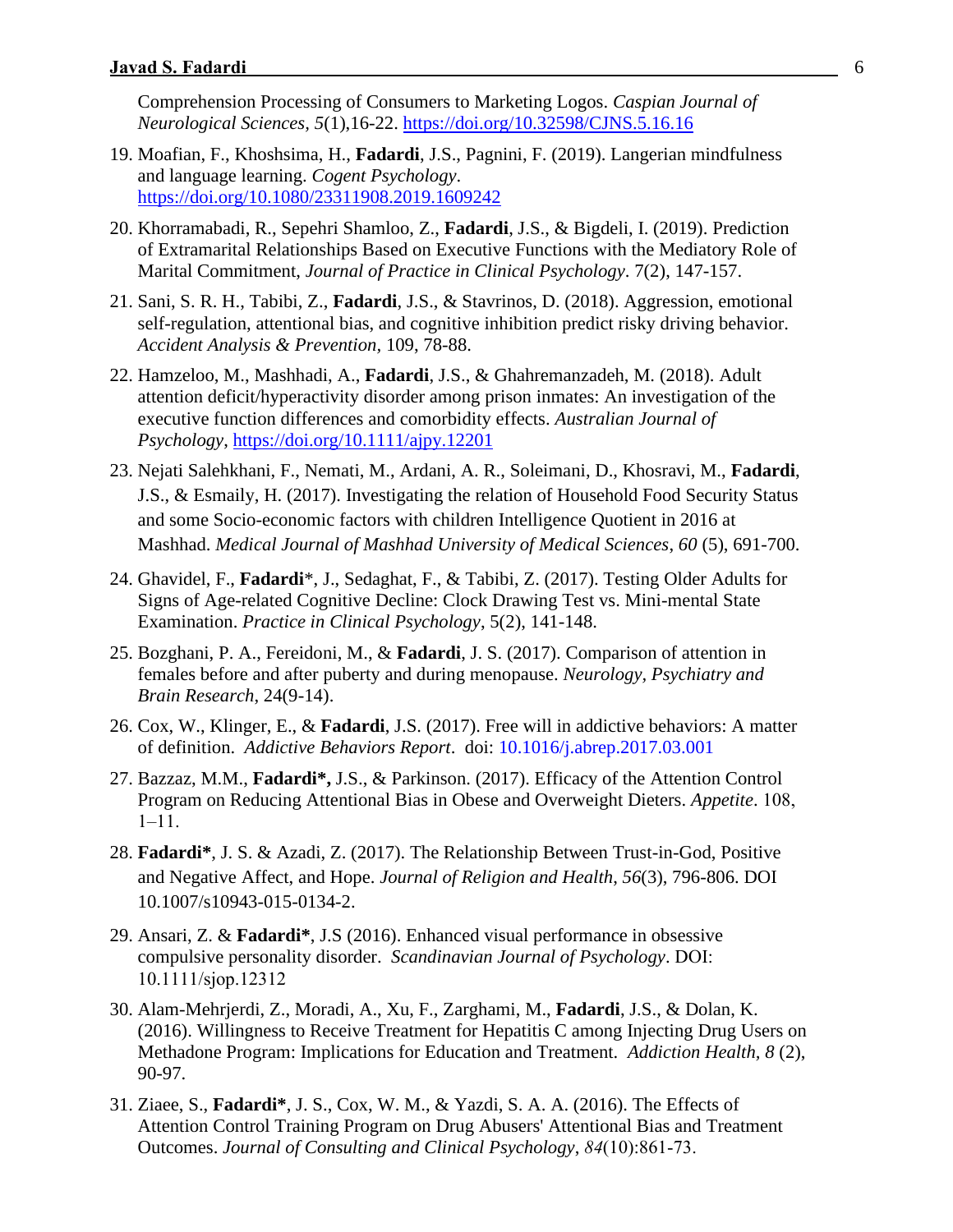- 32. **Fadardi\***, J. S., Cox, W. M., & Rahmani, A. (2016). Neuroscience of attentional processes for addiction medicine: from brain mechanisms to practical considerations. *Progress in Brain Research, 223*, 77-89. doi: 10.1016/bs.pbr.2015.08.002.
- 33. Shahamat, F., **Fadardi\***, J. S., Amin Yazdi, S. A., & Talaei, A. (2016). Study of behavioral inhibition in compulsive washing: Stop signal paradigm. *Journal of Fundamentals of Mental Health, 18*(2), 76-81.
- 34. Ghavidel Rize, F., & **Fadardi\***, J. S. (2016). Attentional bias in dieters and non-dieters. *Fundamentals of Mental Health, 18*(2), 96-105.
- 35. Ahmari, M., **Fadardi\***, J. S., Amin Yazdi, S. A., & Saber, H. (2016). Effects of a modern cognitive bias modification program on attentional biases and social anxiety symptoms in socially-anxious students. *Fundamentals of Mental Health, 18*(1), 35-41.
- 36. Hamzeloo, M., Mashhadi, A., & **Fadardi**, J.S. (2016). The Prevalence of ADHD and Comorbid Disorders in Iranian Adult Male Prison Inmates. *Journal of Attention Disorders*, 20 (7), 590-598. doi: 10.1177/1087054712457991.
- 37. Cox, W. M., **Fadardi**, J. S., Hosier, S. G., & Pothos, E. M. (2015). Differential effects and temporal course of attentional and motivational training on excessive drinking. *Experimental and Clinical Psychopharmacology*, *23*(6), 445-454. doi: 10.1037/pha0000038
- 38. Kazemeini, T., & **Fadardi**, J. S. (2015). Executive Function: Comparing Bilingual and Monolingual Iranian University Students. *Journal of Psycholinguistic Research*. doi: 10.1007/s10936-015-9403-1
- 39. Cox, W. M., Klinger, E., & **Fadardi, J. S.** (2015). The motivational basis of cognitive determinants of addictive behaviors. *Addictive Behaviors*. *44*, 16-22.
- 40. Wiers, R. W., Houben, K., **Fadardi**, J. S., van Beek, P., Rhemtulla, M., & Cox, W. M. (2015). Alcohol cognitive bias modification training for problem drinkers over the web. *Addictive Behavior*, 40, 21-26. doi: 10.1016/j.addbeh.2014.08.010
- 41. Hamzeloo, M., Mashhadi, A., & **Fadardi**, J. S. (2014). The Effectiveness of Inhibition and Working Memory Training on ADHD and Comorbid Symptoms of Prison Inmates with Adult Attention Deficit Hyperactivity Disorder. *Journal of Clinical Psycology, 6*(1), 1-13. doi:10.22075/JCP.2017.215
- 42. Khalili-Torghabeh, S., **Fadardi**, **J.S.**, Mackintosh, B., Reynolds, S., & Mobini, S. (2014). Effects of a Multi-Session Cognitive Bias Modification Program on Interpretative Biases and Social Anxiety Symptoms in a Sample of Iranian Socially-Anxious Students. *Journal of Experimental Psychopathology*, *5*(4), 514–527. doi:10.5127/jep.037713.
- 43. Heydari, R. S., Dastjerdi, R., & **Fadardi**, J. S. (2014). The Effects of Emotion Focused Therapy on Reducing Alexithymia and OCD Symptoms, *Trends in Life Sciences*, *3* (5), 100-109.
- 44. Sayahzadeh, J., Pourreza, H., & **Fadardi,** J. S. (2014). A Fast, Robust, Automatic Blink Detector. *Iranian Journal of Medical Physics*, *11*(4), 334–349.
- 45. Mozaffar Jalali, M. D., Moussavi, M. S., Amin Yazdi, S. A., & **Fadardi**, J.S. (2014). Effectiveness of Rational Emotive Behavior Therapy on Psychological Well-Being of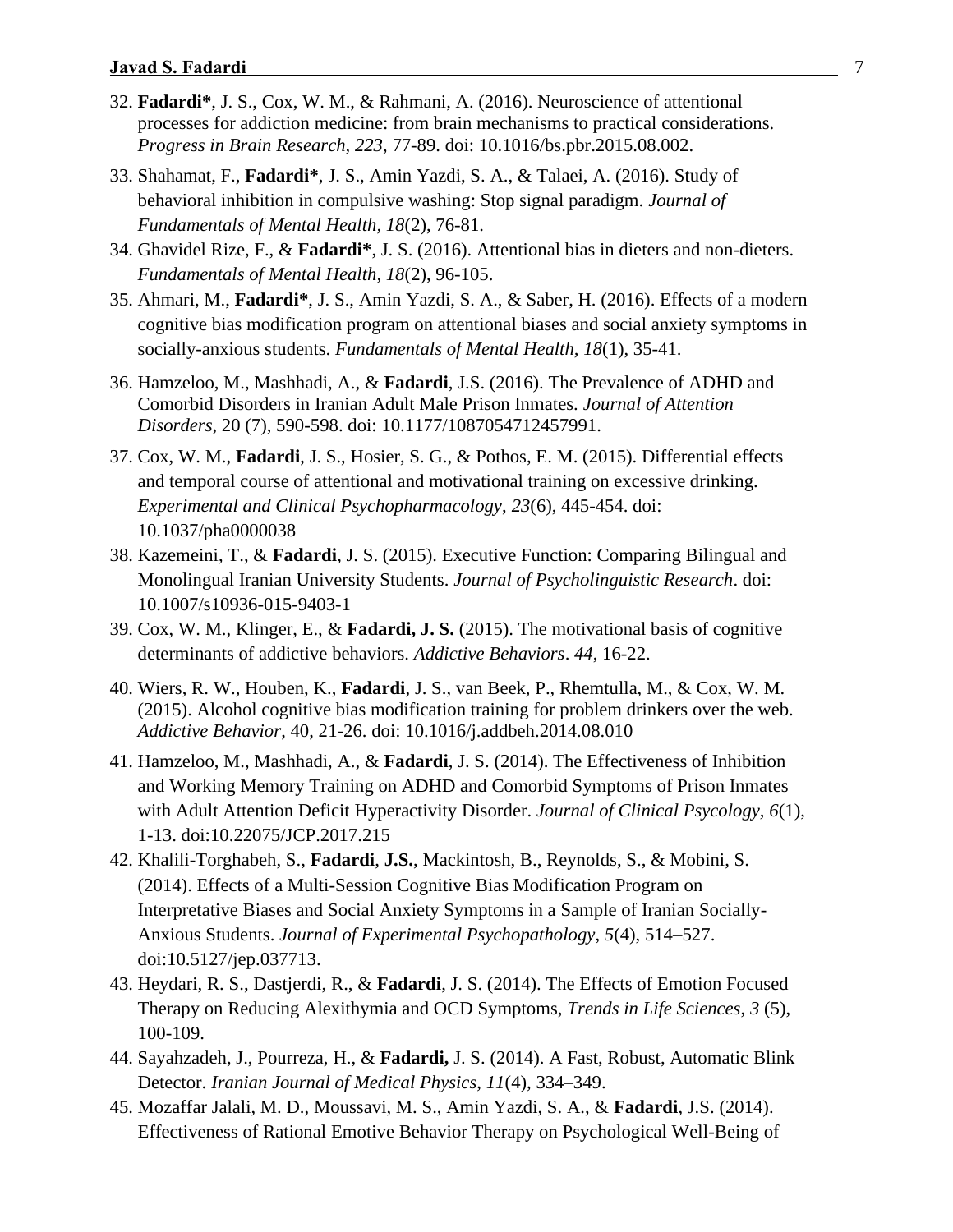People with Late Blindness. *Journal of Rational-Emotive & Cognitive-Behavior Therapy*, *32*(4), 233–247. Doi:10.1007/s10942-014-0191-6.

- 46. Cox, W. M., **Fadardi,** J.S., Intriligator, J. M., & Klinger, E. (2014). Attentional bias modification for addictive behaviors: clinical implications. *CNS Spectrums*, *19*(03), 215– 224. doi:10.1017/S1092852914000091.
- 47. Kazemeini, T., Mohammadi, F., & **Fadardi,** J.S. (2014). General Health Status and Marital Satisfaction among Female Drug Abusers. [Letter to the editor]. *Zahedan Journal of Research in Medical Sciences*, *16*(5), 96–96.
- 48. Mehrjerdi, Z. A., Abarashi, Z., Mansoori, S., Deylamizadeh, A., **Fadardi,** J.S., Noroozi, A., & Zarghami, M. (2013). Methamphetamine Use Among Iranian Heroin Kerack-Dependent Women: Implications for Treatment. *International Journal of High-Risk Behaviors & Addiction*, *2*(1), 15–21. doi:10.5812/ijhrba.10216.
- 49. **Fadardi\***, J.S., & Bazzaz, M. M. (2011). A combi-Stroop test for measuring food-related attentional bias. *Experimental and Clinical Psychopharmacology*, Advance online publication. doi:10.1037/a0024045 [**ISI:** Impact Factor = 2.71].
- 50. Ihssen, N., Cox, W. M., Wiggett, A., **Fadardi**, J.S., & Linden, D. E. (2010). Differentiating heavy from light drinkers by neural responses to visual alcohol cues and other motivational stimuli. *Cerebral Cortex*, *21*, 1408 – 1415.
- 51. **Fadardi\***, J.S., & Ziaee, S. S. (2010). A comparative study of drug-related attentional bias: Evidence from Iran. *Experimental and Clinical Psychopharmacology*, *18*(6), 539- 545. [**ISI:** Impact Factor = 2.71]
- 52. **Fadardi\***, J.S., Shamloo, Z.S., & Ziaee, S. (2009). Substance use and the paradox of good and bad attentional bias. *Experimental & Clinical Psychopharmacology*, 17(6), 456-463. [**ISI:** Impact Factor = 2.71]
- 53. **Fadardi\***, J.S.,& Ziaee, S. (2009). A Comparative study of anxiety, stress, and depression in physically abused and non-abused Iranian wives. *Iranian Journal of Psychiatry and Behavioral Sciences* (published in English language).
- 54. **Fadardi\***, J.S., & Cox, W.M. (2009). Reversing the Sequence: Reducing Alcohol Consumption by Overcoming Alcohol Attentional Bias. *Drug and Alcohol Dependence*, 101, 137-145 [**ISI:** Impact Factor = 3.22].
- 55. **Fadardi\***, J.S., & Cox, W. M. (2008). Alcohol-attentional bias and motivational structure as independent predictors of social drinkers' alcohol consumption. *Drug and Alcohol Dependence*, *97*, 247-256. [**ISI:** Impact Factor = 3.22].
- 56. Tapper, K., Pothos, E. M., **Fadardi**, J.S., & Ziori, E. (2008). Restraint, disinhibition and food-related processing bias. *Appetite, 51*, 335-338. [**ISI:** Imapct Factor = 1.93].
- 57. **Fadardi\***, J.S., & Cox, W. M. (2007). Alcohol Attention-Control Training Program. *The Addictions Newsletter*, *14*(2), 16-17.
- 58. Khorasani, A. A., **Fadardi\***, J.S., Fadardi, M. S., Cox, W. M., & Sharif, J. T. (2007). Effect of practice versus information on the visual illusion, *Neuroscience Bulletin, 23*(1),  $30-34.$  [ISSN = 1673-7067].
- 59. Cox, W.M., **Fadardi**, J.S., & Pothos, E. M. (2006). The addiction-Stroop test: Theoretical considerations and procedural recommendations, *Psychological Bulletin*, *132*(3), 443-476. [**ISI:** Impact Factor = 9.746]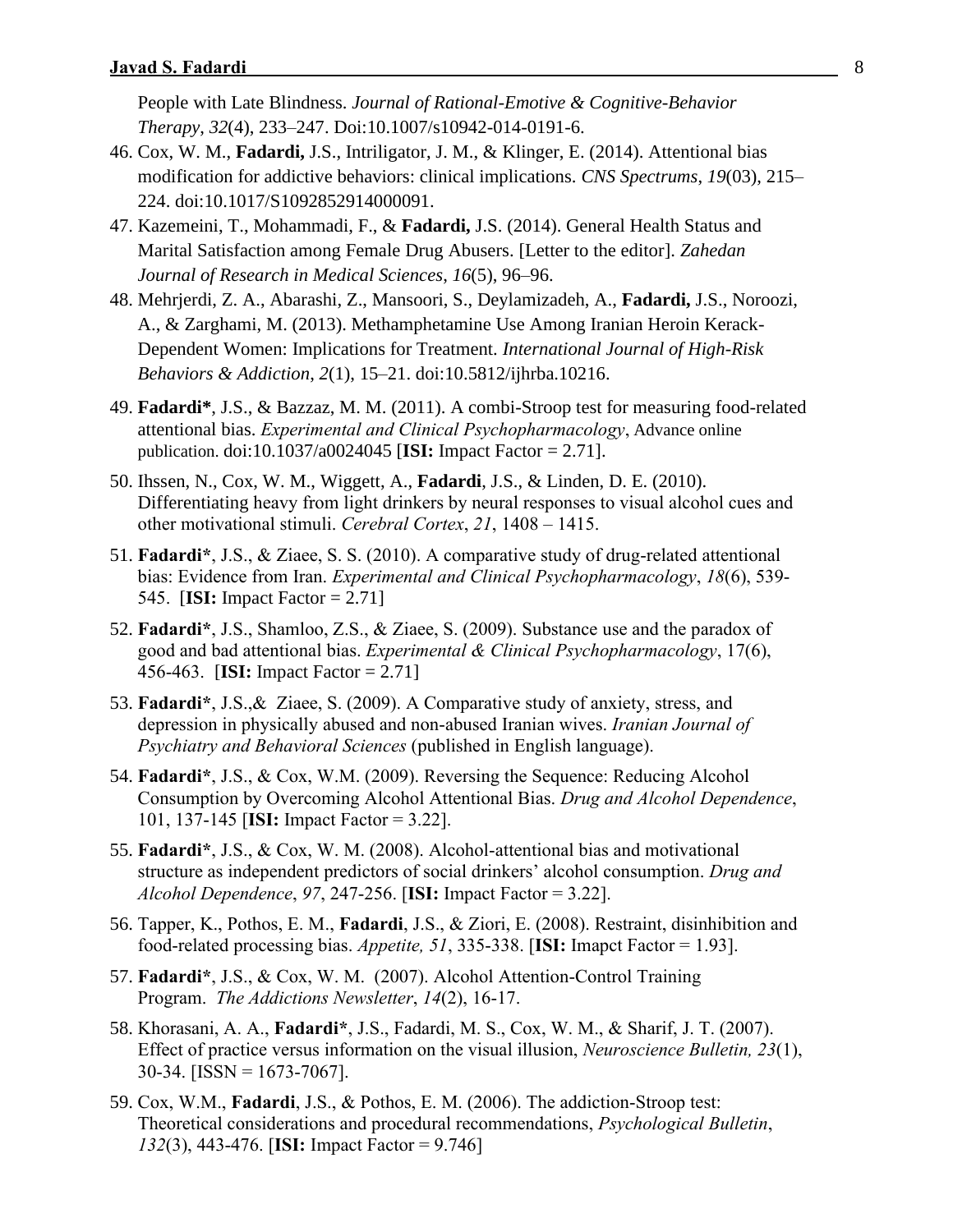- 60. **Fadardi\*,** J.S., & Cox, W.M. (2006). Alcohol attentional bias: drinking salience or cognitive impairment? *Psychopharmacology*, 185 (2), 169-78. [**ISI:** Impact Factor = 3.99].
- 61. Wiers, R. W., Cox, W.M., Field, M., **Fadardi**, J.S., Palfai, T., Schoenmakers, T., & Stacy, A. (2006). The search for new ways to change implicit alcohol-related cognitions in heavy drinkers, *Alcoholism: Clinical and Experimental Research, 30*(2), 320-331. [**ISI:** Impact Factor = 2.64].

62. Tapper, K., Pothos, E.M., **Fadardi**, J.S., & Ziori, E. (2006)*.* Food-related attentional bias and dietary restraint in Britain, Greece, and Iran. *Appetite*, *47*(2), 277 [Imapct Factor  $= 1.73$ ].

#### **Articles in** *Iranian Peer Reviewed Journals* **(**MSRT & MHME approved**)**

- 63. Rezaee, M., Salehi Fadardi, J., Sepehri Shamloo, Z., Kareshki, H., Ritz, G. (2021). Psychometrics Properties of Motive Implementation Test (MUT); Predicting Well-Being. *Journal of Applied Psychology*, doi: 10.52547/apsy.2021.224294.1195.
- 64. Ghalkhani, M., Taheri Torbati, M., Saberi Kakhki, A., Fadardi, J.S. (2021). The Effect of Exercise with Different Patterns of Eye Movement Training on Postural Oscillations in the Elderly. *Rehabilitation Medicine*, doi:10.22037/jrm.2021.115685.2792
- 65. Afzalinia, M., Bigdeli, I., & **Fadardi**, J. S. (in press). Examining the Necessity of Attention for Consciousness in Iconic Memory Using Modified Stroop Paradigm. *Neuroscience Journal of Shefaye Khatam.*
- 66. Maddah Shourche R., **Fadardi** J.S., Kareshki H., Cox W. M. (2021). Psychometric Properties of the Exercise Causality Orientations Scale. *Rooyesh*. *9* (12) :11-22: [http://frooyesh.ir/article-](http://frooyesh.ir/article-1-2369-fa.html)[1-2369-fa.html](http://frooyesh.ir/article-1-2369-fa.html)
- 67. Shokri, O. **Fadardi**, J.S., Fathabadi, J., Nejati, V. (2021). Development and Effectiveness of a School-Based Social Cognition Educational Program for Children Aggression. Developmental Psychology: Iranian Psychologists, *[http://jip.azad.ac.ir/article\\_679806.html](http://jip.azad.ac.ir/article_679806.html)*
- 68. Gomroki G, Behzadi H, Fattahi R, Salehi **Fadardi** J. (2020). The Role of Demographic Variables in Frequency of Cognitive Biases in Information Retrieval. *36* (1) :127-154 <http://jipm.irandoc.ac.ir/article-1-4411-fa.html>
- 69. Farhoodi, F., S. **Fadardi**, J., Ghanaie Chamanabad, A., & Mirhoseini, S. H. (2020). Effectiveness of Cognitive Behavioral Therapy based on Exposure and Response Prevention on Patients with Contamination Obsessive-Compulsive disorder and Scrupulosity. *Journal of Shahid Sadoughi University of Medical Sciences*, 27(11), 2099-2111.
- 70. Kheyrkhahnia, Y., Ghonsooly, B., & **Fadardi**, J.S. (2020). Detecting Emotion as a Construct Irrelevant Factor in Reading Section of TOEFL. *Journal of Language Related Research, 11*(4), 105-128.
- 71. Nateghian, S., Shamloo, Z.S., **Fadardi**, J.S., Mashhadi, A. (2018). Clinical Trial of Frontal Alpha Asymmetry Neurofeedback for the Improvement Executive Functions and the Reduction of Rumination in Reactive Depression Result of Love Trauma. *Quarterly of Cognitive Psychology*. *2* (6), 31-40.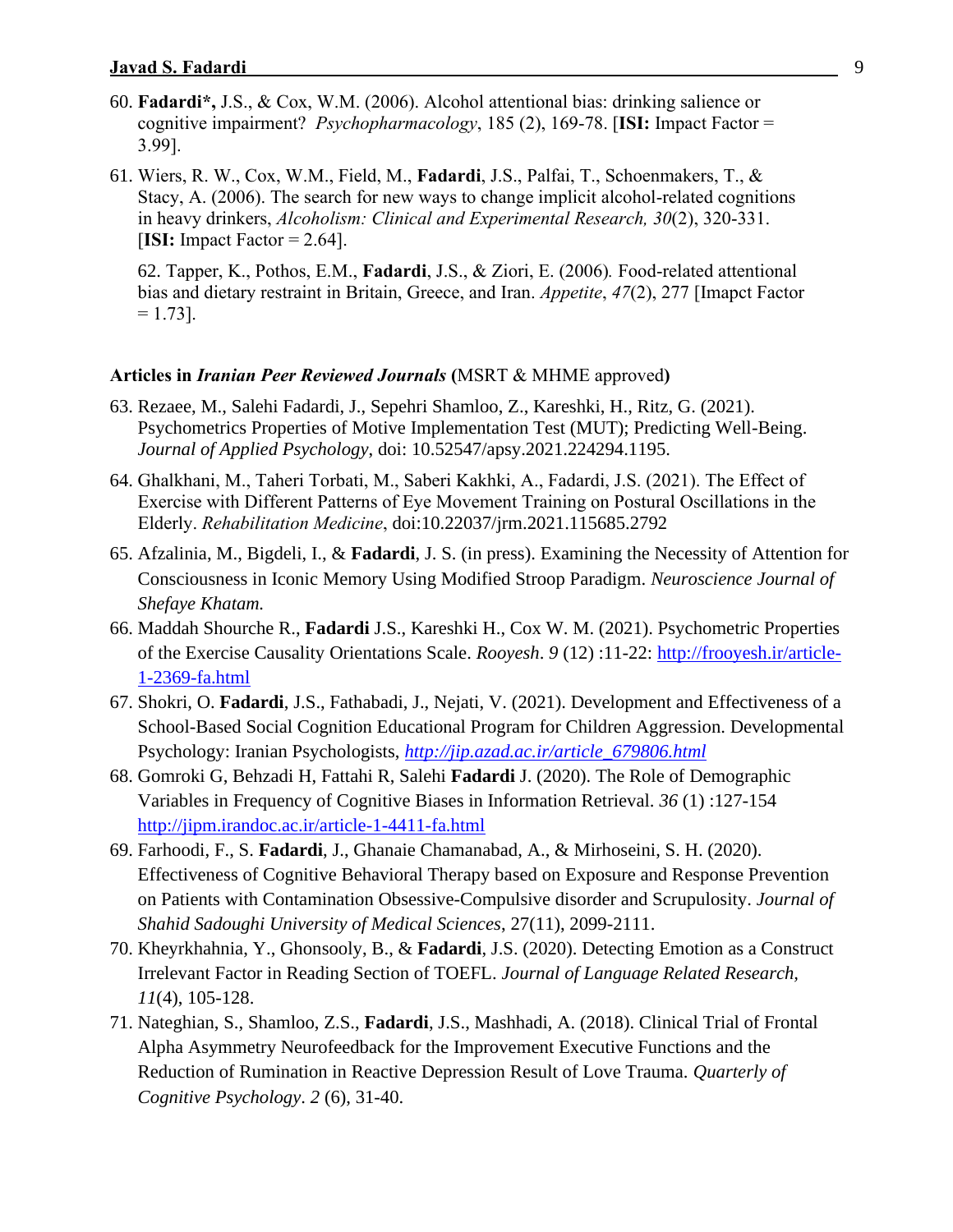- 72. Barmal, F., **Fadardi**, S. J., & Tabibi, Z. (2018). Effectiveness of Mindfulness Training on Rumination, Problem Solving Style, and Cognitive Regulation of Emotion among People with Depression. *Psychological Studies*, *14* (2), 91-107, DOI:10. 22051/psy. 2018.15361.1407
- 73. Nateghian, S., Shamloo, S. S., **Fadardi**, J. S., & Mashhadi. A. (2018). Clinical Trial of Frontal Alpha Asymmetry Neurofeedback for the Improvement Executive Functions and the Reduction of Rumination in Reactive Depression Result of Love Trauma, *Journal of Cognitive Psychology*, *6* (2), 31-40.
- 74. Bazzaz, M. M., **Fadardi**\*, J.S., Kareshki, H., & Parkinson, J. (2017). The Role of Cognitive Processing on Dieters` Success or Failure. *Journal of Cognitive Psychology*, *5* (2), 1-14.
- 75. Zahedi, M., Fattahi, R., **Fadardi**, J.S., & Nokarizi, M. (2017). Study of Learning Style, Information Literacy and Computer Literacy in University Students and analysis of their relation. *Journal of Theoretical and applied Research in Knowledge and Information Science*, *7* (2), 5-32.
- 76. Vakili, J., Kimiaee, S. A., & Fadardi, J. S. (2017). The Effectiveness of Dialectical Behavior Therapy on Borderline Personality Disorder Symptoms of Pensioners. *Journal of Clinical Psychology*, *8* (31), 97-106. [http://jcp.semnan.ac.ir/article\\_2248\\_en.html](http://jcp.semnan.ac.ir/article_2248_en.html)
- 77. Mirdoraghi, F., Mashhadi, A., **Fadardi**, J. S., & Tabatabaee, K. R. (2017). Mediating Role of Time Management for Attention Deficit/Hyperactivity Disorder and Academic Achievement in Student. *Biquarterly Journal of Cognitive Strategies in Learning, 4*(7), 157-177.
- 78. Kimiaee, S.A., **Fadardi**, J.S., & Ghafforinasab, J. (2016). Effectiveness of Teaching Premarital and Life Skills on Spouse Selection Criteria and Emotional Intelligence of Students of Ferdowsi University of Mashhad*. Research in Clinical Psychology and Counseling*, *5* (1), 41-51.<http://tpccp.um.ac.ir/index.php/ijap/article/view/24867>
- 79. Kord Namini, M., Mashhadi, A., **Fadardi**, J. S., & Hassani, J. (2016). Effectiveness of Emotional Working Memory Training on Improving Cognitive Control in Individuals with High Trait Anxiety, *Quarterly of Cognitive Psychology*, *3* (3), 11-20. <http://jcp.khu.ac.ir/article-1-2489-fa.pdf>
- 80. Behzadi, H., Sanatjoo, A., Fattahi, R., & **Fadardi**, J. S. (2016). Examining the Emotional Attribution Styles of a Sample of University Users during Information Retrieval according to Weiner Theory of Emotion Attribution. *Human and Information Interaction*, *4*(2), 9-20.
- 81. Behzadi, H., Sanatjoo, A., Fattahi, R., & **Fadardi**, J. S. (2015). A Survey on the Role of Emotions in Information Retrieval. *Iranian Journal of Information Processing Management*, *31*(2), 531-553.
- 82. Parviz, K. **Fadardi**, S. J. (2015). Comparing the Metacognitive Process of Students with- and without Social Phobia. *Bimonthly of Education Strategies in Medical Sciences*, *7* (6), 405-410.
- 83. Parhizkar, N., Mashhadi, A., **Fadardi, J. S.**, Fayasi Bordbar, & Hashemzadeh, M. (2014). The effectiveness of cognitive behavioral group therapy based on executive functioning on symptoms in students with attention deficient hyperactivity disorder. *Journal of Behavioral Sciences*, *8*(2), 115–122.
- 84. Mirdoraghi, F., Fathi, M., & **Fadardi, J. S.** (2014). Comparative of Mental status in individualistic/collectivistic students in Ferdowsi University of Mashhad. *Journal of Sabzevar University of Medical Sciences*, *21*(3), 493–501.
- 85. Panahandeh, S., **Fadardi**, J. S., & Mashhadi, A. (2014). Negative processing of implicit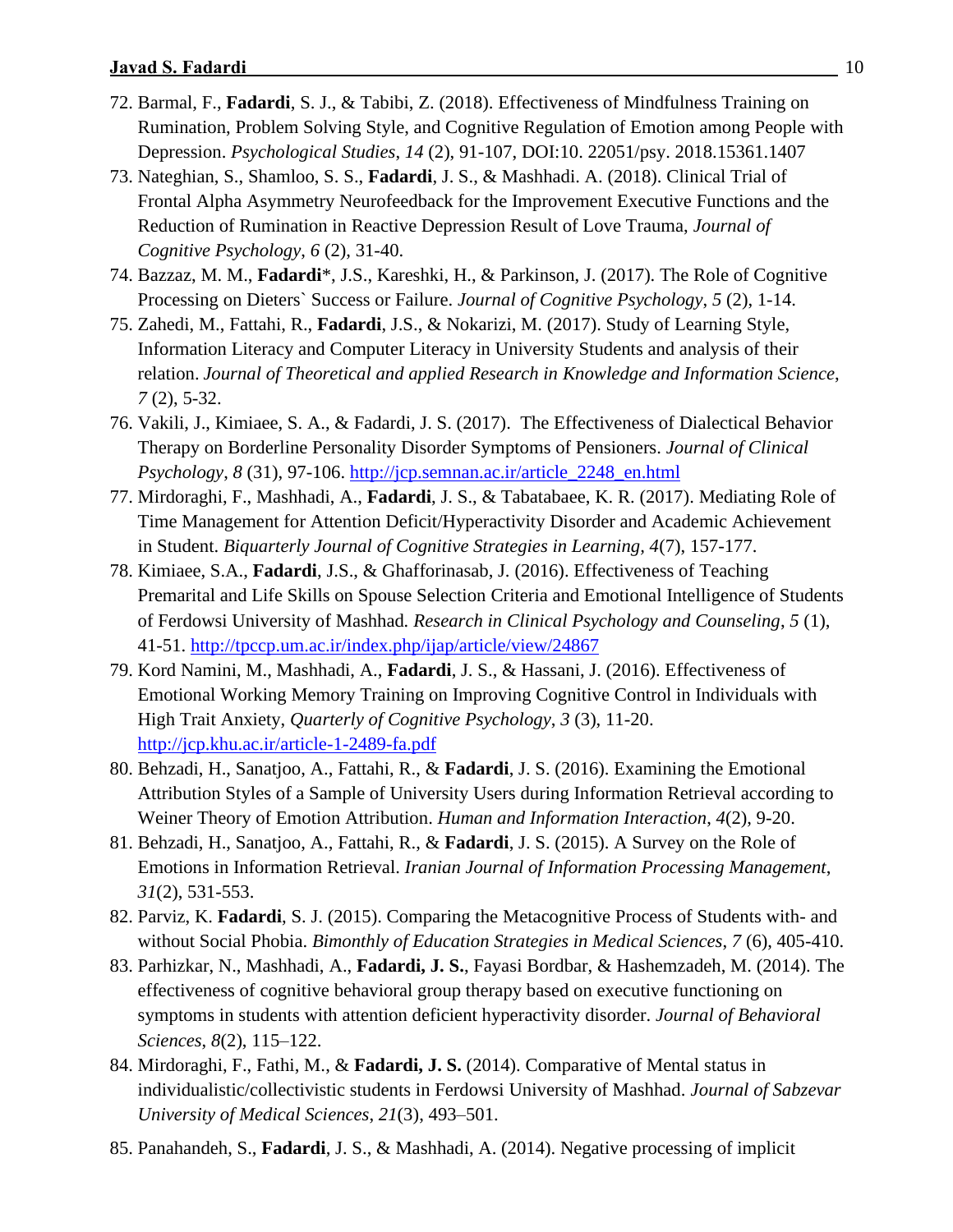information relating to self in depression: Implication of self-esteem implicit association test. *Journal of Cognitive Psychology, 2*(1), 22-32.

- 86. Parhizkar, N., Mashhadi, A., **Fadardi, J. S.**, Fayyzi Bordbar, M. R., & Hashemzadeh, M. (2014). The Effectiveness of Cognitive Behavioral Group Therapy Addressing Executive Functioning on Reducing University Students' with ADHD. *Journal of Behavioral Sciences, 8*  (2), 1-9.
- 87. Ahmari, M., **Fadardi, J. S.,** Amin Yazdi, A., & Ghanaei, A. (2014). Survey attentional bias to dynamic facial expression with eye tracker technology in socially anxious individuals and non-anxious controls. *Journal of Fundamentals of Mental Health, 16* (1), 22-33.
- 88. Parhizkar, N., Mashhadi, A., **Fadardi, J. S.**, & Fayyzi Bordbar, M. R. (2014). Effectiveness of Cognitive Behavioral Group Therapy Based on Executive Functions in the Improvement of Executive Functions in Individual with ADHD. *Research in Psychological Health*, *7*(3), 55–65.
- 89. Vafaei Jahan, [Z.,](http://jm.um.ac.ir/index.php/ijap/article/newAdvancedResults/view?firstName=zahra&lastName=vafaei%20jahan&id=17153) [Sepehri Shamloo, Z., &](http://jm.um.ac.ir/index.php/ijap/article/newAdvancedResults/view?firstName=zohre&lastName=sepehri%20shamloo&id=17155) **Fadardi, J. S.** (2013[\).C](http://jm.um.ac.ir/index.php/ijap/article/newAdvancedResults/view?firstName=javad&lastName=salehi%20fadardi&id=17154)omparing the Effectiveness of Life Enhancement and Advancement Program and Reality Therapy on Improving In-Treatment Substance Abusers' Recovery Indices. *Research in Clinical Psychology and Counseling, 3* (1), 99-118.
- 90. **Fadardi, J.S.,** Bazzaz, M. M., Amin Yazdi, A., & Nemati, M. (2013). The Role of Attentional Bias and Eating Styles in Dieters. *Journal of Clinical Psychology, 5* (1), 57-67.
- 91. Jafarnezhad, Z., Shakeri, Z., Najafnajafi, M., & **Fadardi, J.S.** (2013). Evaluation the Relationship between Stress and the Risk of Premenstrual Syndrome. *Iranina Journal of Obstetrics Gynecology and Infertility, 16*, 11-18.
- 92. Khalili-Torghabeh, S., **Fadardi, J.S.,** Amin Yazdi, A., & Ansari, Z. (2013). Interpreting Ambiguous Social Situations in Social Anxiety: Application of Computerized Task Measuring Interpretation Bias. *Journal of Kerman University of Medical Sciences, 20* (3). 301-311.
- 93. Shahamat-Dehsorkh, F., & **Fadardi, J.S.** (2013). Attentional Bias in State vs. Trait Anxiety: a Dot-Probe Study. *Quarterly of Novelties in Psychological Research, 8*, 183-195.
- 94. Mohamadirizi, S., Kordi, M., Shakeri, M. T., **Fadardi, J. S**, & Hafizi, L. (2012). Relationship between Job Stress with Menstrual Bleeding Pattern among Midwives. *Hayat*, *18*(5), 1–11.
- 95. Azaraeen, S., & **Fadardi, J.S.** (2012). The Comparison of Attentional Bias for OCD-Related Stimuli in Individuals with and without OCD. *Research in Clinical Psychology and Counselling, 2* (1), 109-124.
- 96. Mohamadi Rizi, S., Kordi, M., Shakeri, M., & **Fadardi, J.S.** (2012). A survey on midwives work ability at public hospitals and health-care centers in Mashhad in 2011. *Quarterly Journal of Occupational Medicine, 4*(1), 59-65.
- 97. Abam, Z., Fattahi, R., Parirokh, M., **Fadardi**, J.S. (2011). A survey of users' interaction with the Web hyperlink environment and their performance on Web browsing. *Library and Information Science*, *3* (55), 14-55.
- 98. **Fadardi**, J. S., Shoorcheh, M. R., & Nemati, M. (2011). A Comparison of Motivational Structure and Eating Behaviors between Overweight and Obese and Normal Weight Women. *The Quarterly Journal of Fundamentals of Mental Health, 13*(2), 170-181.
- 99. Alavi, K., Gharavi, M. M., Amin Yazdi, A., & **Fadardi**, J. S. (2011). Effectiveness of Group Dialectical Behavior Therapy (Based on Core Mindfulness, Distress Tolerance and Emotion Regulation Components) on Depressive Symptoms in University Students. *The*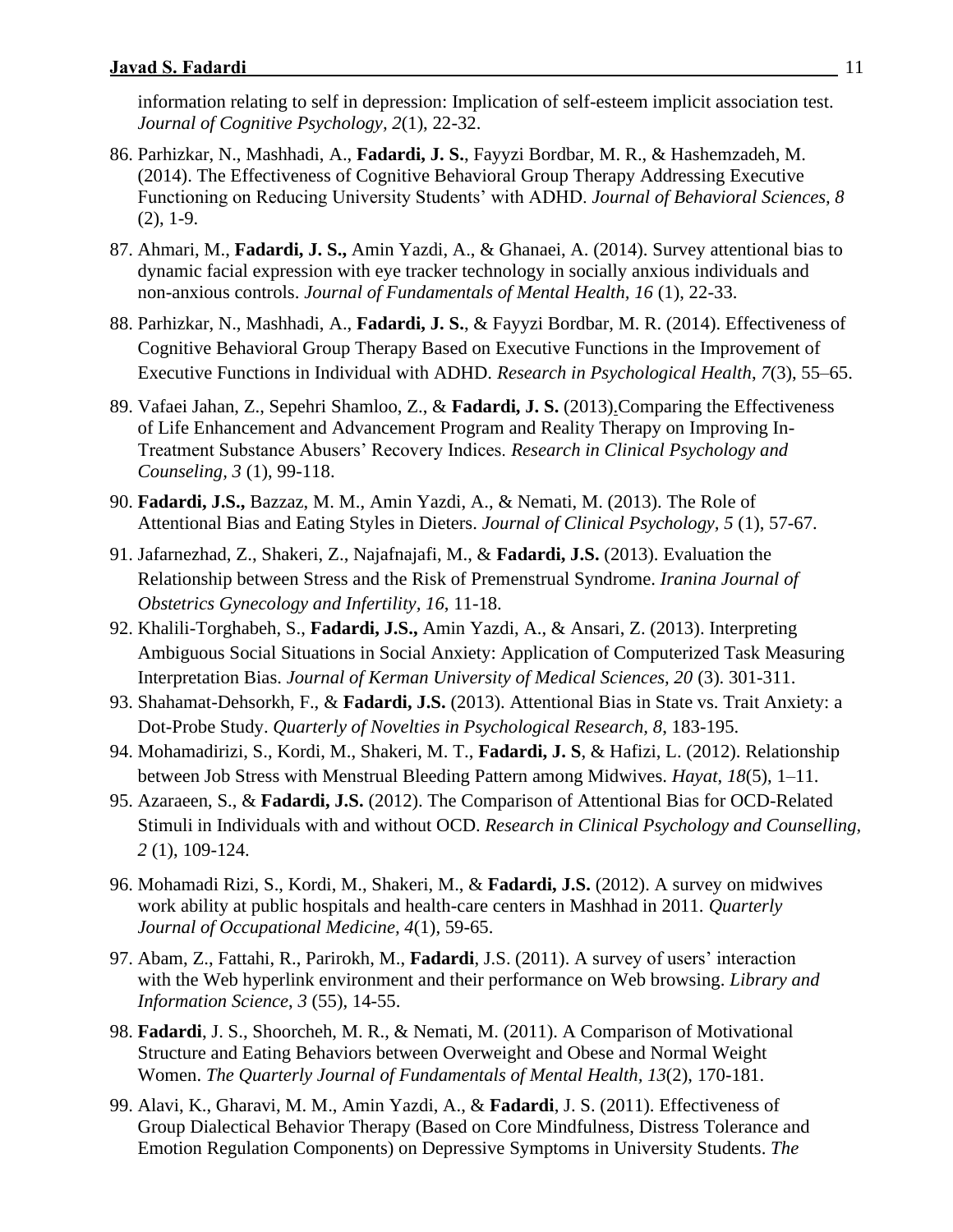*Quarterly Journal of Fundamentals of Mental Health, 13*(2), 124-135.

- 100. Kordi, M., Mohamadirizi, S., Shakeri, M., **Fadardi**, J. S., & Hafizi, L. (2011). The Relationship between Midwives' Work Stress and Perimenstrual Distress. *Iranian Journal of Obstetrics, Gyneocology and Infertility 14*(3), 54-63.
- 101. Azhari, S., Baghani, R., Akhlaghi, F., Ibrahimzadeh, S., **Fadardi**, J.S, (2011). Effectiveness of Lactating Training with and without Direct Involvement of the Training Staffs' Hands on the First-Born Mothers' Lactating Self-Functionality. *Journal of Sabzevar University of Medical Science and Health Services*, *17* (4). 248-255.
- 102. **Fadardi**, J. S., Bagherinezhad, M., Farzaneh, Z., & Sharif, J. T. (2011). The Relationship between the University Students' Motivational Structure and Marital Satisfaction. *Research in Clinical Psychology and Counselling, 1*(1), 133-152.
- 103. **Fadardi**, J. S., Bar Erfan, Z., & Amin Yazdi, A. (2010). Effectiveness of Attention Control Training on Reducing Drug-Relate Attentional Bias and Treatment Outcomes among Drug Abusers under Detoxification Treatment. *Journal of Education and Psychology, 11*(2), 29-56.
- 104.Bagherinezhad, M., **Fadardi**, J. S., & Tabatabaie, M. (2010). The relationship between Rumination and Depression among a Sample of Iranian Students. *Journal of Education and Psychology Studies, 11*(1), 21-38.
- 105.Razavi, F. R., Mahram, B., Bazrafshan, M., **Fadardi**. J.S. (2010). The Relationship between Entrepreneurship Characteristics of School Principals on the Learning Atmosphere of their Schools. *Quarterly Journal of Education*. 102, 131-150.
- 106.**Fadardi**, J.S., & Ziaee, S. (2010). Implicit cognitions and attentional bias in addictive behaviors: introduction, development, and application of addiction Stroop test. *Journal of Mental Health*, 12 (1), 358-89.
- 107.**Fadardi**, J.S., Shamloo, Z.S. (2009). Autonomy vs. Automaticity of the Motivation: Differentiated Impact on Health and Disorder. *Behravan*. 2 (7-8), 7-15.
- 108.Yaghoobi, F. M., **Fardrdi**, J.S., Esmaeili H. (2003). Study of the relationship between selfesteem and burnout in nurses of hospitals of Mashad University of Medical Sciences in 2000. *Asrar: Medical Journal of Sabzevar School of Medical Sciences*, 10 (3), 73-79.
- 109.**Fadardi**, J. S. (1999). Introducing and standardization of perceived stress scale on a sample of Iranian university students, *Psychotherapeutic Novelties*, *6* (16-18), 210-232.
- 110.**Fadardi**, J. S. (1999). The development and validation of Marital Satisfaction Questionnaire on a sample of students of Ferdowsi University, *Psychotherapeutic Novelties, 4* (13-14). 146-154.
- 111.**Fadardi**, J. S. (1999). The effects of multiple roles and satisfaction from them on stress and selfesteem: among female group of high school teachers, *Journal of Education and Psychology, 1*(1), 1-12.
- 112.Yazdi, A. A., & **Fadardi**, J. S. (1998). Attributional styles and perceived stress, *Journal of Education and Psychology*, *1*(2), 64-77.

#### **Conference Proceedings**

Rahimi, M. D., Fadardi, J. S., Azizi, E., Alidoosti, F., & Karimi, N. (2021, September). Effectiveness of tDCS in patients with chronic migraine: a randomized controlled trial. In *Journal of Headache and Pain* (Vol. 22, No. SUPPL 1, pp. 126-127). CAMPUS, 4 CRINAN ST, LONDON N1 9XW, ENGLAND: BMC.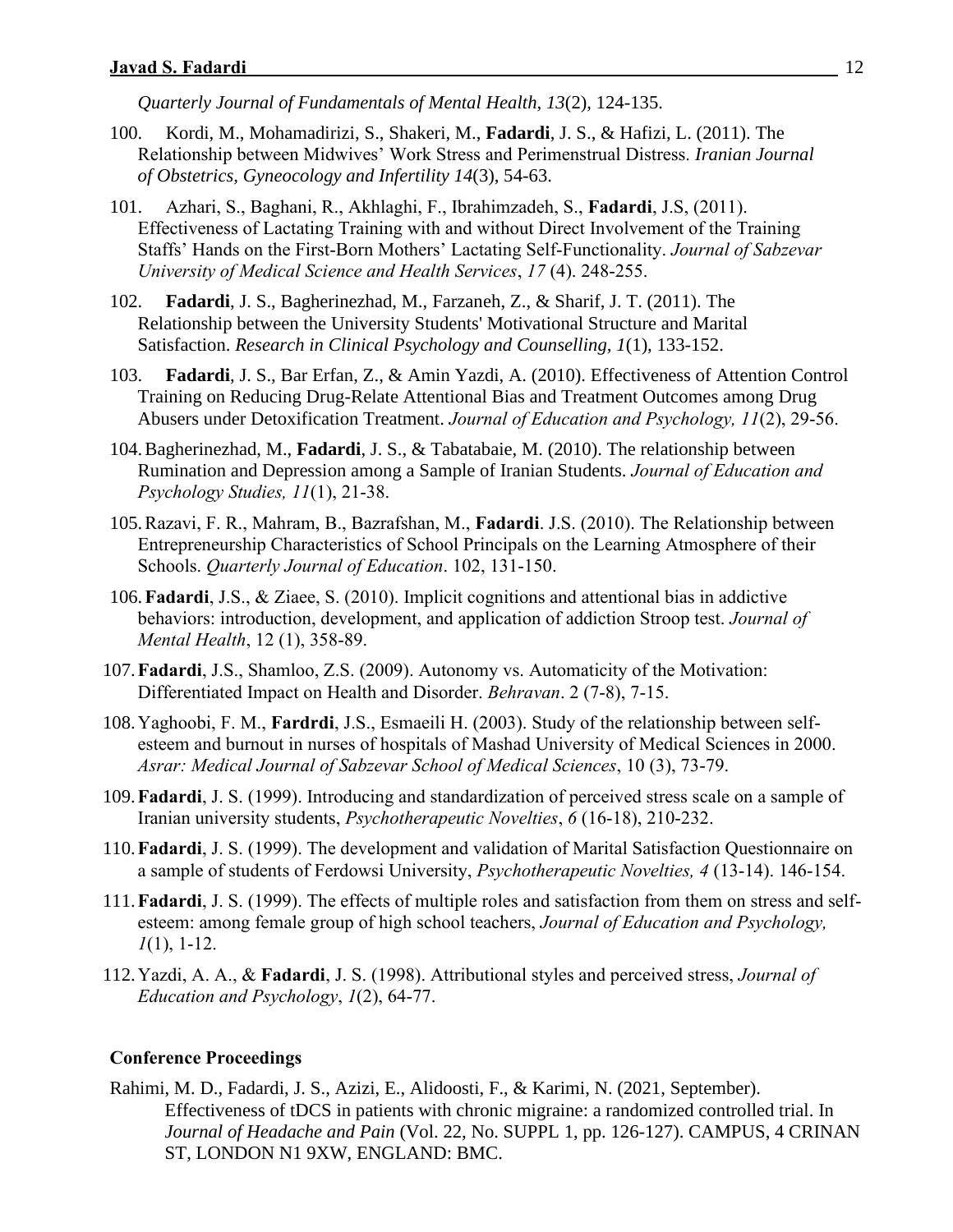- Fadardi, J. S., Rahimi, M. D., Saeidi, M., & Kashiri, R. (2019). Combination of Moderate Running, Diaphragmatic Breathing, and Eye Movement Desensitization as a Novel Therapy in the Treatment of Migraine. Paper presented at the Paper presented at the 19<sup>th</sup> International Headache Congress, Dublin. *Cephalagia: An International Journal of Headache*. 39 (I S) 256-257.
- Rahimi, M.D., Fadardi, J.S., Bigdeli, M., Saeedi, M., Ghasemi, M.M., & Nik'khah, K. (September 2017) Effectiveness of Cathodal Transcranial Direct Current Stimulation on the Primary Motor and Sensory Cortex in Migrane. Paper presented at the 18<sup>th</sup> International Headache Congress, Vancouver. *Cephalagia: An International Journal of Headache*, 37 (3 Supplementary), 39.
- **Fadardi**, J.S. (May 2014). The Motivational Model of Alcohol Abuse: Implications for Prognosis, Prevention and Treatment Programs. *Asia Pacific Journal of Medical Toxicology*, *3* (1) Supplement, 19-19.
- Nazari, M., Gholami Doborjeh, Z., Amanzadeh Oghaz, T., **Fadardi, J. S.**, & Amir Amin Yazdi, S. (2014). Evaluation of Consumers Preference to the Brands of Beverage by Means of ERP Pre-comprehension Component. Atlantis Press. doi:10.2991/gecss-14.2014.73.
- **Fadardi**, J. S., & Barerfan, Z. (2012). The effectiveness of a drug-attention control training program on reducing detoxified drug abusers' attentional bias. Taylor and Francis, 68-69.
- Ghaffaury, A., **Fadardi, J.S**. (2010). The role of social psychology in protecting native values in the process of globalization. *Procedia-Social and Behavioral Sciences*, 5, 1961-1966.
- **Fadardi, J.S.**, Azad, H., Nemati, A. (2010). The relationship between resilience, motivational structure, and substance use. *Procedia-Social and Behavioral Sciences*, 5, 1954-1960.
- Cox, W. M., & **Fadardi**, J. S. (2008, December). Attentional training for reducing excessive drinking. Symposium presented at the 2008 Division of Clinical Psychology Annual Conference, London, UK.
- Pothos, E. M., Tapper, K., **Fadardi**, J., & Ziori, E. (2006). How Do Cognitive Processes Support Over-eating? Proceedings of the 28th Annual Conference of the Cognitive Science Society, 2589.
- Khorasani, A. A., **Fadardi**, J. S., & Fadardi, M. S. (2004). Comparison of the effects of knowledge and experience on Muller-Lyer illusion. Progress in Biochemistry and Biophysics, 31(Supplementary), OB-11.
- Cox, W. M., & **Fadardi**, J. S. (2004). A cognitive-motivational model of addictive behaviour. *Alcoholism: Clinical & Experimental Research, 28*(8 Supplement), 65A.

## **CONFERENCE PRESENTATIONS**

- Moghadami, M., Moghimi, A., Moghimi, S., Fadardi, J.S., & Malekzadeh, G. (2019). The Correlation Between Fixation Frequencies with Alpha Power Spectra in Mild Alzheimer Disease (AD). *6th Iranian Human Brain Mapping Congress*, Shahid Beheshti University, Tehran, [https://www.civilica.com/Paper-HBMCMED06-HBMCMED06\\_015.html](https://www.civilica.com/Paper-HBMCMED06-HBMCMED06_015.html)
- Fadardi, J.S., Barerfan, Z., Cox, W.M., Stacy, A.W. (2019, October). Effectiveness of Attention-Control Training on Detoxified Drug Abusers' Attentional Bias and Other Treatment Indices. In J. Heitman (Chair). *Does Cognitive Bias Modification (CBM) help in the treatment of addictive behaviors? State of the art and ways forward*. Symposium conducted at the 3rd European Conference on Addictive Behaviors and Dependencies, Lisbon, Portugal.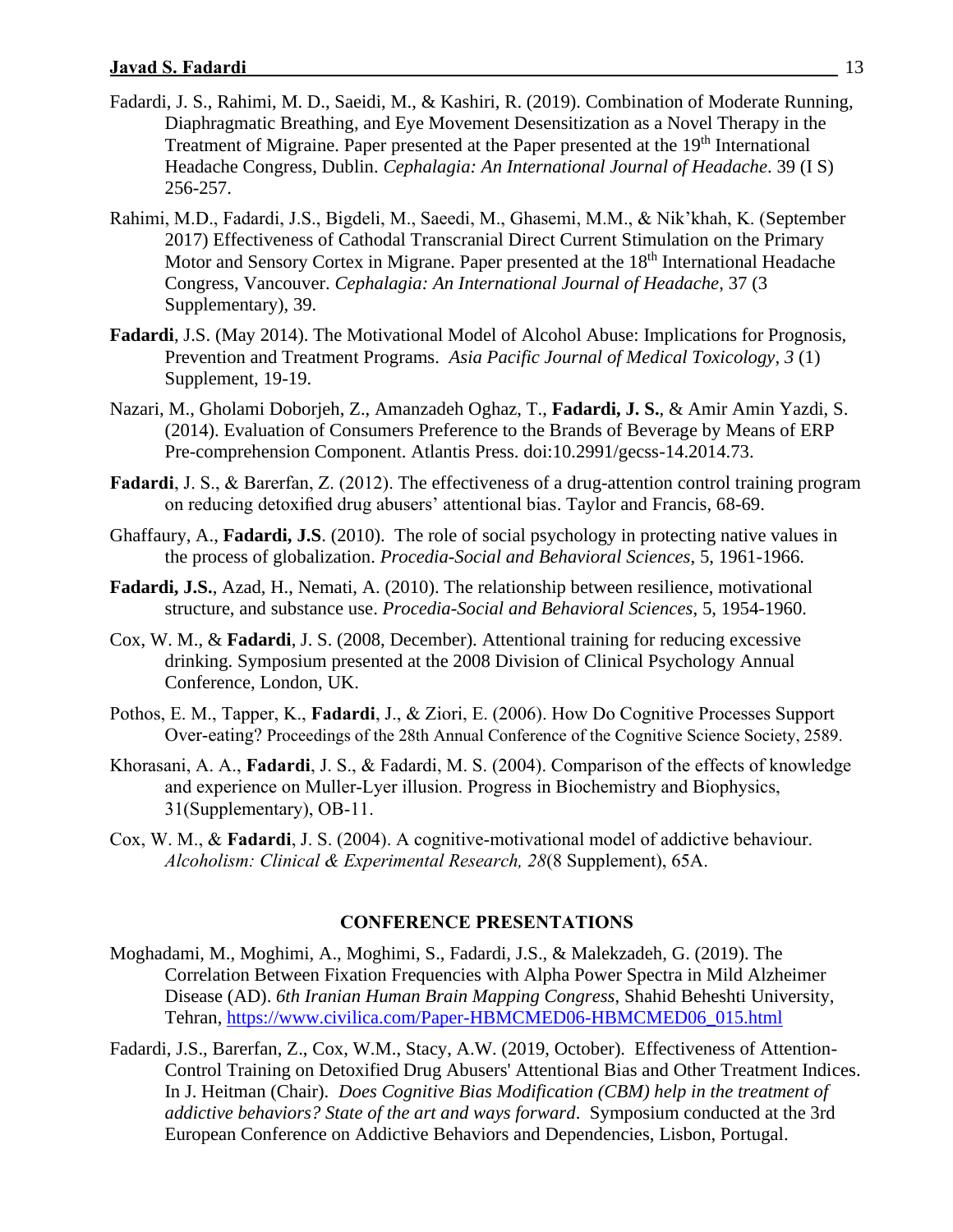- Cox. W. M., & Fadardi, J. S. (2019, August). Alcohol Attentional Bias and the Motivation to Drink. A 25-Year History of Research. In J. S. Fadardi (Chair), *Breaking Habits: On the Automaticity of the Robotic Mind in Reaching for a Glass of Orange*. Symposium conducted at the 172nd Annual Convention of the American Psychological Association, Chicago, USA.
- Fadardi, J.S. & Fatemi, S.M. (2019, August). Langerian Mindfulness and its Implications for Contextual Triggers. In J. S. Fadardi (Chair), *Breaking Habits: On the Automaticity of the Robotic Mind in Reaching for a Glass of Orange*. Symposium conducted at the 172nd Annual Convention of the American Psychological Association, Chicago, USA.
- Samifard, M., Fadardi, J.S., Stacy, A., (2019, August). Easily Remember Emotional Memories? You and Others Around You Might Be at Risk! In J. S. Fadardi (Chair), *Breaking Habits: On the Automaticity of the Robotic Mind in Reaching for a Glass of Orange*. Symposium conducted at the 172nd Annual Convention of the American Psychological Association, Chicago, USA.
- Bazzaz, M. M., Fadardi, J.S., Kareshki, H., Parkinson, J. (2018, Sep). Overcoming Food Addiction Using the Food-Attention Control Training Program (FACT). 12<sup>th</sup> Annual International Addiction Science Congress, Tehran, Iran
- Rahimi, M.D., Fadardi, J.S., Bigdeli, I. (2017, Sep). Effect of Cathodal Transcranial Direct Current Stimulation of the Primary Motor and Sensory Cortex on Migraine, 18the International Headache Congress, Vancouver, Canada.
- SamieFard, M., & Salehi Fadardi, J. (2014, May). The Effectiveness of a Cognitive Bias Modification –Interpretation (CBM-I) on Reducing Frustration related to Negative Interpretation Bias and its Outcomes for Indices of Substance Abuse Behaviors. Paper presented at the First International Congress of Alcohol Abuse, Mashhad.
- **Fadardi**, J. S. (2013, December). Substance-Related attentional bias and how to curb it: implications of an attention control training program. Paper presented at 2nd Basic and Clinical Neuroscience Congress, Mashhad.
- Hamzeloo, M., Mashhadi, A., & **Fadardi**, J.S. (2013, May). Neurocognitve Functions among Prison Inmates with and without a History of Suicidal Attempts. Paper presented at First Congress of High-Risk Behaviors, Karaj, Iran.
- Ansari, Z, & **Fadardi**, J. S. (2012, December). Visual attention and OCPD. Paper presented at World Conference on Psychology and Sociology, Antalya, Turkey.
- Ahmadi, P, **Fadardi**, J. S., & Shamloo, Z. S. (2012, October). Study of relation between spiritual health of parents and psyche health of children. Poster presented at the 5th International Congress of Child and Adolescent Psychiatry, Mashhad.
- Hussaini, H., Tabibi, Z., **Fadardi**, J. S., & Akbari, S. (2012, June). Comparing the Effectiveness of Life Enhancement and Advancement Program (LEAP) and Cognitive Behavioral Therapy (CBT) on reducing temptation to use drugs among substance abusers. Paper presented at  $6<sup>th</sup>$  national congress on addiction biology, Mashhad.
- Emily, S.Z., Hasani, J., & **Fadardi**, J. S. (2012, May). The Effect of Reappraisal and Suppression of Negative Emotional Experiences on Cardiovascular Reactivity. Paper presented at 3rd World Conference on Psychology, Counseling and Guidance, Izmir, Turkey.
- **Fadardi**, J. S., & Isari, K. (2012, April). Substance-Related Attentional Bias among Students of Shahid Dadbin University of Kerman. Poster presented at the 2<sup>nd</sup> Congress of Addiction and Psycho-social Disorfers, Karaj, Iran.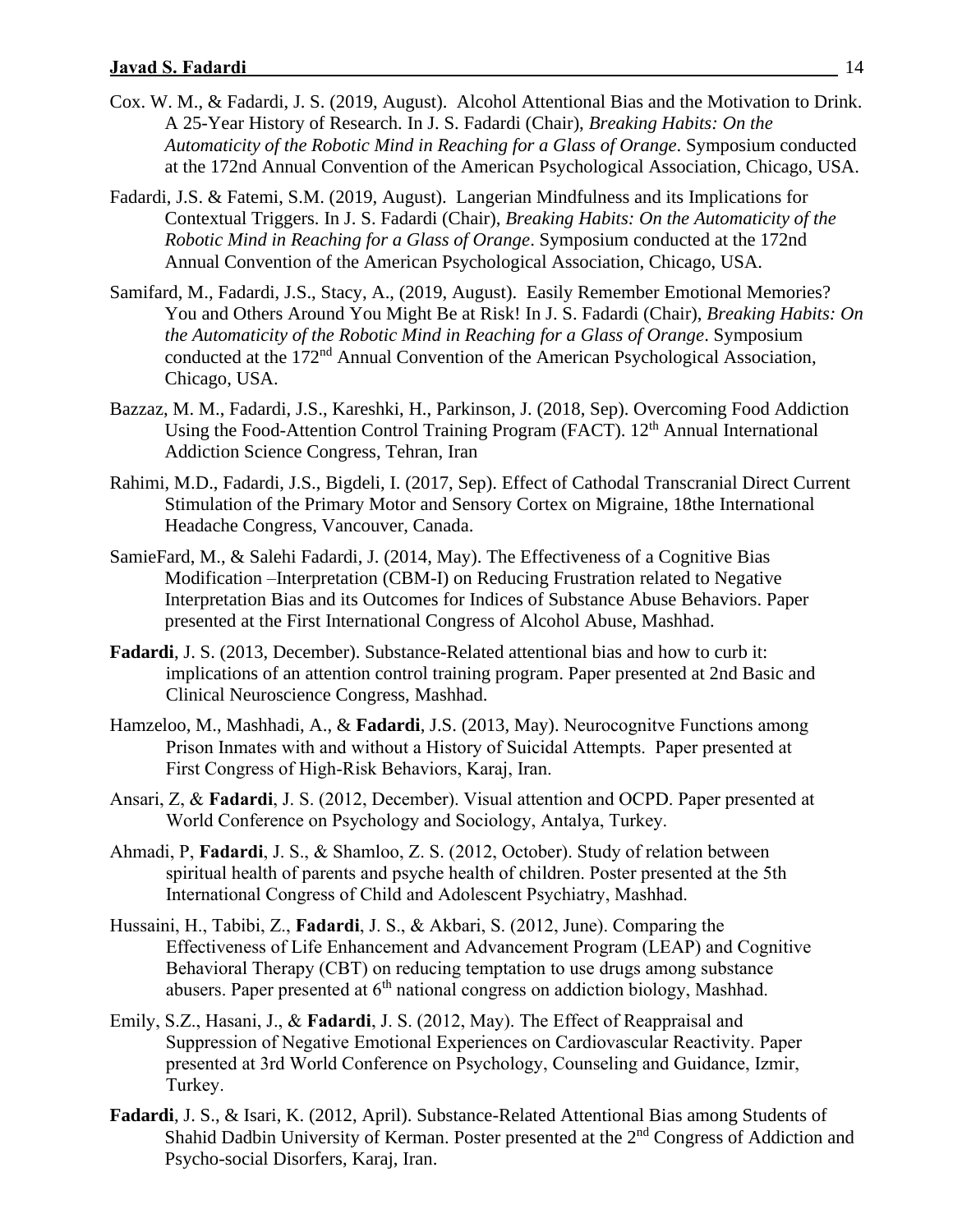- Ihsen, N, Cox, W. M., Wiggett, A., **Fadardi**, J. S., & Linden, D. E. J. (2011, January). Brain imaging of cue reactivity in heavy and light drinkers. Poster presented at the Annual Conference of the Wales Institute of Cognitive Neuroscience, Deganwy, Wales, United Kingdom.
- **Fadardi**, J.S., & Bagherinejad, M. (2011, September). Rumination and Depression: the Effects of Depression Attention Control Training Program on Reducing Rumination and Depression. Paper presented at 27th International Congress of Applied Psychology, Melbourne, Australia.
- Ghobadi, S., Rahati, S., Golmakani, A., & **Fadardi, J. S**. (2011 May). The Chaotic Behavior of EEG Signals During Reiki. Paper presented at the 19th Iranian Conference on Electrical Engineering (ICEE). Mashhad.
- **Fadardi, J.S.**, Shahamat-Dehsorkh, F. (2011 May). Cognitive styles as predictors of interference Dot-Probe Test. 4<sup>th</sup> International Conference of Cognitive Science. Mashhad.
- Esfandabadi, S.P., Ghiasi, S., **Fadardi, J.S.** (2011 March). The Development of Computerized Orientation Stroop Test: a Pilot Study. The 3rd Congress of Iranian Psychological Society. Mashhad.
- **Fadardi**, J.S., Ziaee, S. (2010, April). Reversing the Sequence: Improving Drug Abusers' Recovery by Reducing their Drug-Related Attentional Bias, Paper presented at The British Psychological Society, Stratford-Upon-Avon, United Kingdom.
- Fadardi, J. S. (2010 February). The Relationship between Motivation and Neurology of Addiction. Speech delivered at The Congress of Drug Abuse. Mashhad University of Medical Sciences, Mashhad.
- **Fadardi**, J.S., Bazaz, M.M. (2009 July). A Combi Stroop Test to Measure Food Attentional Bias. Wales Institute of Cognitive Neuroscience Annual Conference 2009, Deganwy, United Kingdom.
- **Fadardi**, J. S., Bazaz, M.M., & Rezazadeh. O. (2009). What Feeds Obesity? The Role of Eating Type and Attentional Bias. Wales Institute of Cognitive Neuroscience Annual Conference 2009, Deganwy, United Kingdom.
- Cox**,** W.M., **Fadardi**, J.S., Linden, D., Pothos, E. (2008, September). Heavy and Light Drinkers' Brain Reactions to Alcohol, Emotional, and Concern-Related Stimuli. Paper presented at the Second Annual Conference of the WICN at Swansea University, Swansea, United Kingdom.
- **Fadardi**, J. S. & Cox, W. M. (2008, July). The big two: Getting deeper into motivational structure and attentional bias. Paper presented at XXIX International Congress of Psychology, Berlin, Germany.
- Cox, W. M., Klinger, E., & **Fadardi**, J. S. (2008, July). Motivational Restructuring. Paper presented at XXIX International Congress of Psychology, Berlin, Germany.
- **Fadardi**, J. S., Shamloo, Z. S., Yazdi, A. A., & Cox, W. M. (2007, July). Determinants of Motivation for Using Non-prescription Substances. Paper presented at 10<sup>th</sup> European Congress of Psychology, Prague, Czech Republic.
- **Fadardi**, J. S., Shamloo, Z. S., Yazdi, A. A. & Cox, W. M. (2007, July). Determinants of Motivation for Using Non-prescription Substances. Paper presented at International Conference on Psychology, Athens, Greece.
- **Fadardi**, J. S. & Cox, W. M. (2007, July). Alcohol Attention Control Training Program. Paper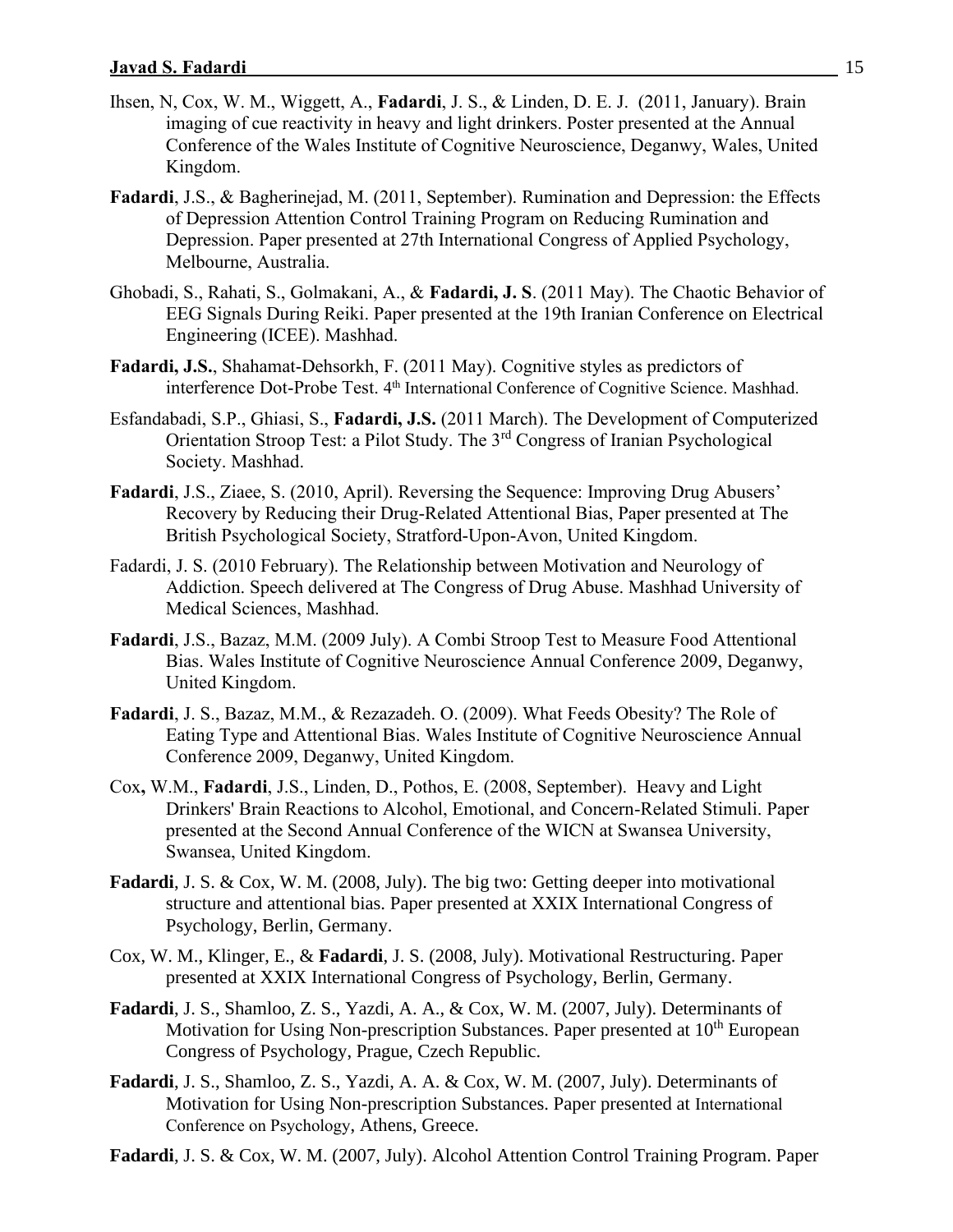presented at 10<sup>th</sup> European Congress of Psychology, Prague, Czech Republic.

- Cox, W. M., **Fadardi**, J.S., & Klinger, E. (2007, July). Restructuring Motivation. Paper presented at 10<sup>th</sup> European Congress of Psychology, Prague, Czech Republic.
- Shamloo, Z. S., Cox, W. M., & **Fadardi** (2007, July). Experimental Enhancement of Sense of Control: An Intervention to Improve Motivation. Paper presented at 10<sup>th</sup> European Congress of Psychology, Prague, Czech Republic.
- Klinger, E., Gambrell, J. L., Cox, W. M., **Fadardi**, J. S., Stuchlíková, I., & Man, F. (2007, May). *Age Differences in Motivational Structure*. Poster presented at the annual convention of the Association for Psychological Science, Washington, DC.
- Sharbaf, H.A., Fadardi, J.S., & Ziaee, M. (2006. July). Comparative Study of Anxiety, Stress and Depression in Physically Abused and None-Abused Wives. Paper presented at 26th International Congress of Applied Psychology, Atens, Greece.
- **Tapper**, K, Pothos, E., Fadardi, J.S., Ziori, E. (2006, April). Food-related attentional bias and dietary restraint in Britain, Greece and Iran. British Feeding and Drinking Group Annual Conference. Birmingham.
- **Fadardi**, J. S. & Cox, W. M. (2006, August). Alcohol Attention-Control Training: A Cognitive-Motivational Intervention. In W. M. Cox & E. Klinger (Chairs), *Motivational Counseling for Addictive Behaviors: Concepts, Approaches, and Idiothetic Assessment*. Symposium presented at the 111th Annual Convention of the American Psychological Association, New Orleans, Louisiana, USA.
- Shamloo, Z. S., Cox W. M., & **Fadardi** J. S. (2006, August). An Intervention to Enhance Motivation: Information Enhancement-and Goal Setting. Poster presented at APA Convention, New Orleans, USA.
- Klinger, E., Cox, W. M., **Fadardi**, J. S., & Shamloo, Z. S. (2006, January). Regulatory implications of motivational structure for control of alcohol use. Paper presented as part of the symposium Motivational Self-Regulation in Goal Engagement and Goal Disengagement at the annual pre-conference of the Association for Research in Personality, Palm Springs, CA, USA.
- **Fadardi**, J.S. & Cox, W.M. (2005, June). Alcohol Attention-Control Training Programme. Paper presented at 28<sup>th</sup> Annual Meeting of the Research Society on Alcoholism. Santa Barbara, USA.
- Cox, W. M., & **Fadardi**, J. S. (2004, September). A cognitive-motivational model of addictive behaviour. Paper presented at the 12th World Congress on Biomedical Alcohol Research, Heidelberg / Mannheim, Germany.
- **Fadardi**, J. S.; Cox, W. M. & Klinger, E. (2004, July). Do executive cognitive functions predict attentional bias for substance-related stimuli? Paper presented at the  $12<sup>th</sup>$  Iranian Researchers Conference in Europe, University of Manchester, UK.
- Shamloo, Z. S., Cox W. M., & **Fadardi** J. S. (2004, July). The role of sense of control and intrinsic motivation in determining adaptive and maladaptive motivational structure. Paper presented at the  $12<sup>th</sup>$  Iranian Researchers Conference in Europe, University of Manchester, UK.
- Sharbaf, H. A, **Fadardi**, J. S., & Cox, W. M. (2004, July). Validation of the Persian Personal-Concerns Inventory. Paper presented at the  $12<sup>th</sup>$  Iranian Researchers Conference in Europe, 2004, University of Manchester, UK.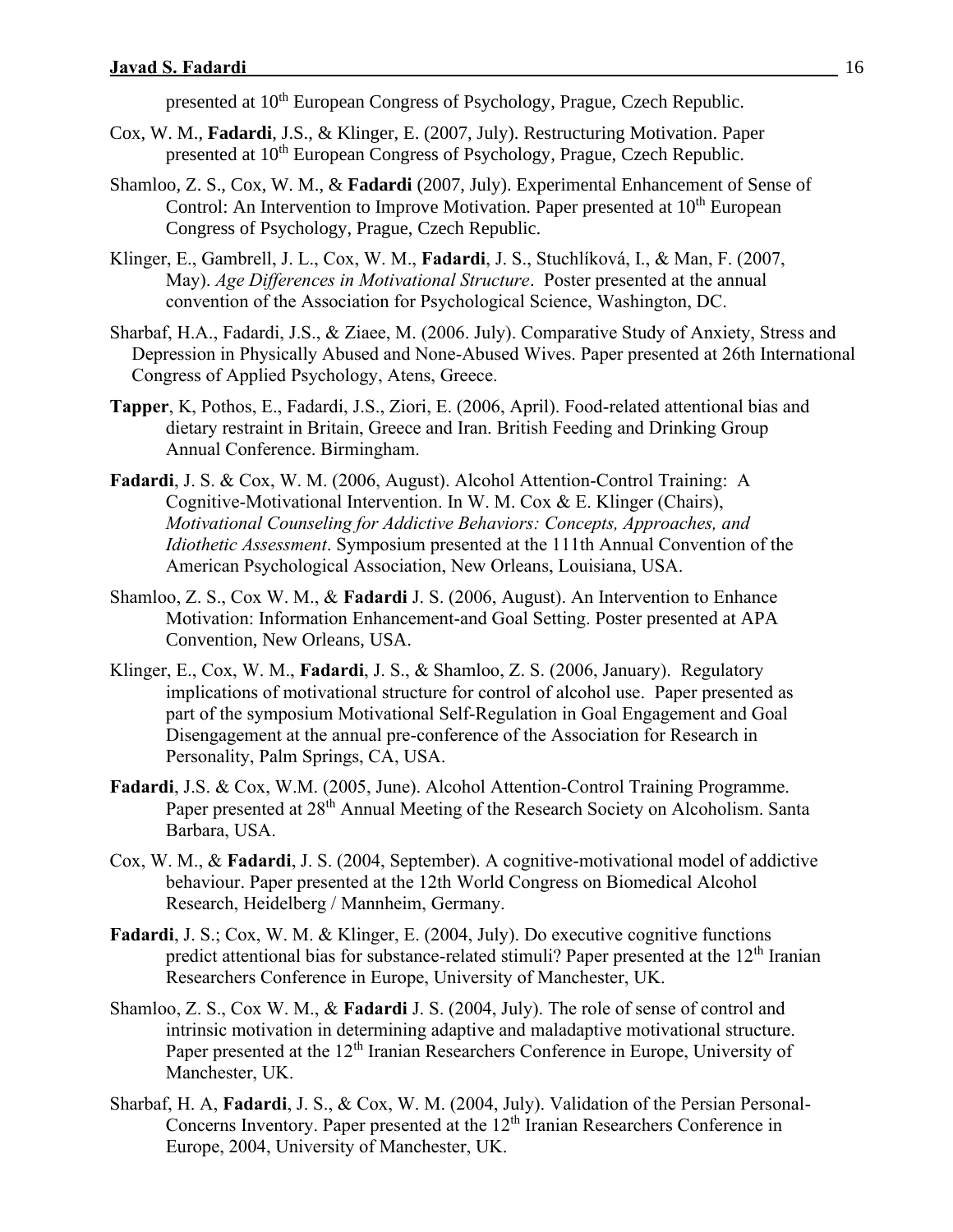- **Fadardi**, J. S. & Cox, W. M. (2002, September). Two predictors make a more robust prediction; motivational structure and attentional bias as predictors of alcohol consumption. Paper presented at the Addiction 2002 conference, the Netherlands.
- **Fadardi**, J. S. (2001, July). Motivational structure and executive control as determinants of attentional bias for substance related stimuli: therapeutic implications. Paper presented at the 9th Iranian Researchers Conference in Europe, University of Manchester, UK.

### **MANUALS, TESTS, AND INTERVENTIONS**

- **Fadardi**, J. S.; Ziaee, S.S.; & Barerfan, Z. (2008). The Persian Post-Detoxification Craving and Temptation Scale. Unpublished Manual, Mashhad.
- **Fadardi**, J. S., Cox, WM., & Hogan, L. M. (2006). *Drinking Record*. University of Wales, Bangor: Unpublished scale.
- **Fadardi**, J. S., Cox, W. M., & Klinger, E. (2006). *Life Enhancement and Advancement Program (LEAP): A Self-Help Manual for Reducing Need to Drink*. Bangor University: Unpublished treatment manual.
- **Fadardi**, J. S., Cox, W. M., & Hogan, L. M. (2006). *Alcohol Units Calculator*. University of Wales, Bangor: Unpublished computerized questionnaire.
- Cox, W. M., Klinger, E. & **Fadardi**, J. S., (2006). *Personal Aspirations and Concerns Inventory*. University of Wales, Bangor: Unpublished computerized inventory.
- **Fadardi**, J. S., & Cox, W. M. (2004). *Alcohol Attention Control Training Program (AACTP)*, University of Wales, Bangor: Unpublished treatment software.

#### **RESEARCH REPORTS**

- Fadardi, J.S., Samifard, M., \* Raeesol'mohadesin, F. (2018). *Cognitive Assessment of Freshmen: Screening for Exceptional Students and Academic Performance*, Unpublished Research, Ferdowsi University of Mashhad, Deputy for Student Services.
- Fadardi, J.S.; Fattahi, R., & Zahedi Noghabi, M. (2016). *Professional and Training Needs of Faculty Members of Ferdowsi University of Mashhad*. Unpublished Research, Ferdowsi University of Mashhad, Deputy for Research Affairs.
- Fadardi, J.S., Shamloo, Z. S., Yazdi. A. A., (2006). *Cognitive determinants of motivation to consume unprescribed drugs and substances: evidence from Iran and United Kingdom.* Unpublished Research, Ferdowsi University of Mashhad, Deputy for Research Affairs.

#### **BOOKS AND CHAPTERS**

Azimi, A., **Fadardi**, J.S., Fadardi, M.S., & Zohourian, B. (2018). *Handbook of Visual Sensation and Perception* [in Persian], Mashhad University of Medical Sciences, Mashhad.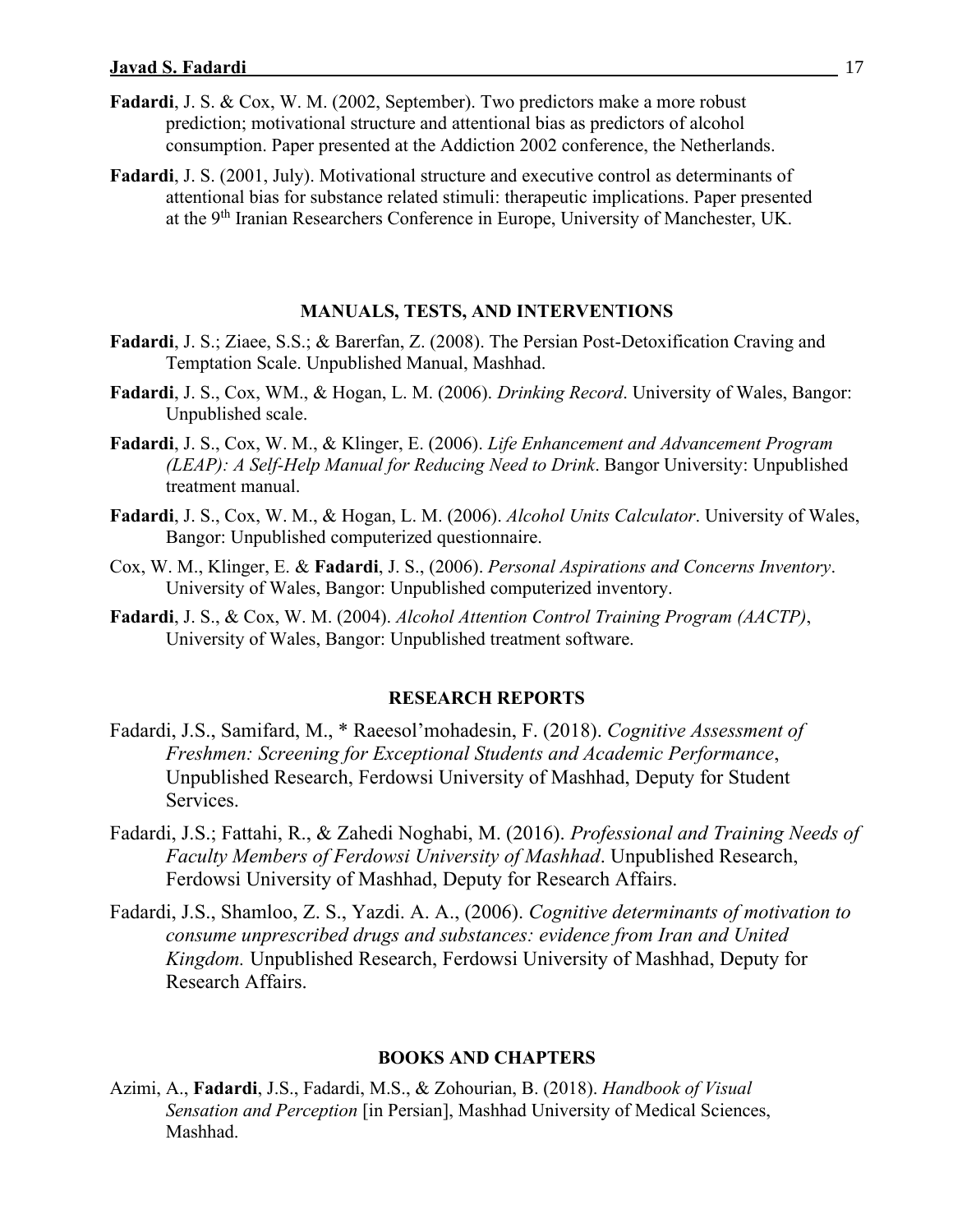- Hatami. J., & **Fadardi**, J. S. (2018). Cognitive Psychology [in Persian]. In Kamal Kharazi (Ed). *An Introduction to Cognitive Sciences and Technologies* (Chapter 6). Tehran, Tehran University Press.
- Cox, W. M., Klinger, E., & **Fadardi**, J. S. (2017). Nonconscious motivational influences on cognitive processes in addictive behaviours. In N. Heather & G. Segal (Eds.), *Addiction and Choice* (pp. 259-285). Oxford, United Kingdom: Oxford University Press.
- **Fadardi\***, J. S., Cox, W. M., & Rahmani, A. (2016). Neuroscience of Attentional Processes for Addiction Medicine: From Brain Mechanisms to Practical Considerations. In H. Ekhtiari & M. Paulus (Eds.), *Progress in Brain Research.* 223: 77-89.
- **Fadardi**, J.S. (2012). *I Know an Addict: A Practical Guide for Families to Help Themselves and the Addict* [published in Persian]. Mashhad, Beh-Nashr Publishing.
- **Fadardi**, J. S., Shamloo, Z. S., & Cox, W. M. (2011). Cognitive and motivational retraining: reciprocal effects. In W. M. Cox & E. Klinger (Eds.), *Handbook of motivational counselling: Goal-based approaches to assessment and intervention with addiction and other problems*. Chichester, United Kingdom: Wiley-Blackwell.
- Wiers, R. W., Schoenmakers, T., Houben, K., Thush, C., **Fadardi**, J. S., & Cox, W. M. (2008). Can problematic alcohol use be trained away? New behavioural treatments aimed at changing and moderating implicit cognitive processes in alcohol abuse. In C. R. Martin (Ed.), *Identification and treatment of alcohol dependence*. United Kingdom: M&K Publishing.
- **Fadardi**, J. S., Cox, W. M., & Klinger, E. (2006). Individualized vs. general measures of implicit cognition. In R. W. Wiers & A. W. Stacy (Eds.), *Handbook on Implicit Cognition and Addiction* (pp. 121-133). Thousand Oaks, CA: SAGE.
- Cox, W. M., **Fadardi**, J. S., & Klinger, E. (2006). Motivational processes and implicit cognition in addiction. In R. W. Wiers & A. W. Stacy (Eds.), *Handbook on Implicit Cognition and Addiction* (pp. 253-266). Thousand Oaks, CA: SAGE.
- Cox, W. M., Klinger, E., & **Fadardi**, J. S. (2006). Motivational basis of cognitive determinants of addiction. In M. Munafo & I. P. Albery (Eds.), *Cognition and Addiction* (pp. 101- 118). Oxford: Oxford University Press.

#### **Books Translated from English into Persian**

- **Fadardi**, J. S., & AminYazdi, A. (2000). *Piaget's Theory on Children Cognitive and Affective Development*, Mashhad: Ferdowsi University of Mashhad Press.
- **Fadardi**, J. S., & AminYazdi, A. (1996). *Rational Emotive Couple Therapy*, Tehran: Misagh Press.
- **Fadardi**, J. S. (1994). *Case Studies in Abnormal Psychology*, Mashhad: Astan'e Quds'e Razavi Press.

#### **COLLOQUIA AND INVITED PRESENTATIONS**

**Fadardi**, J.S. (April, 2017). Applying the Motivational Model of Substance Use in Community Health and Policy Making. Invited talk delivered at Claremont Graduate University, USA.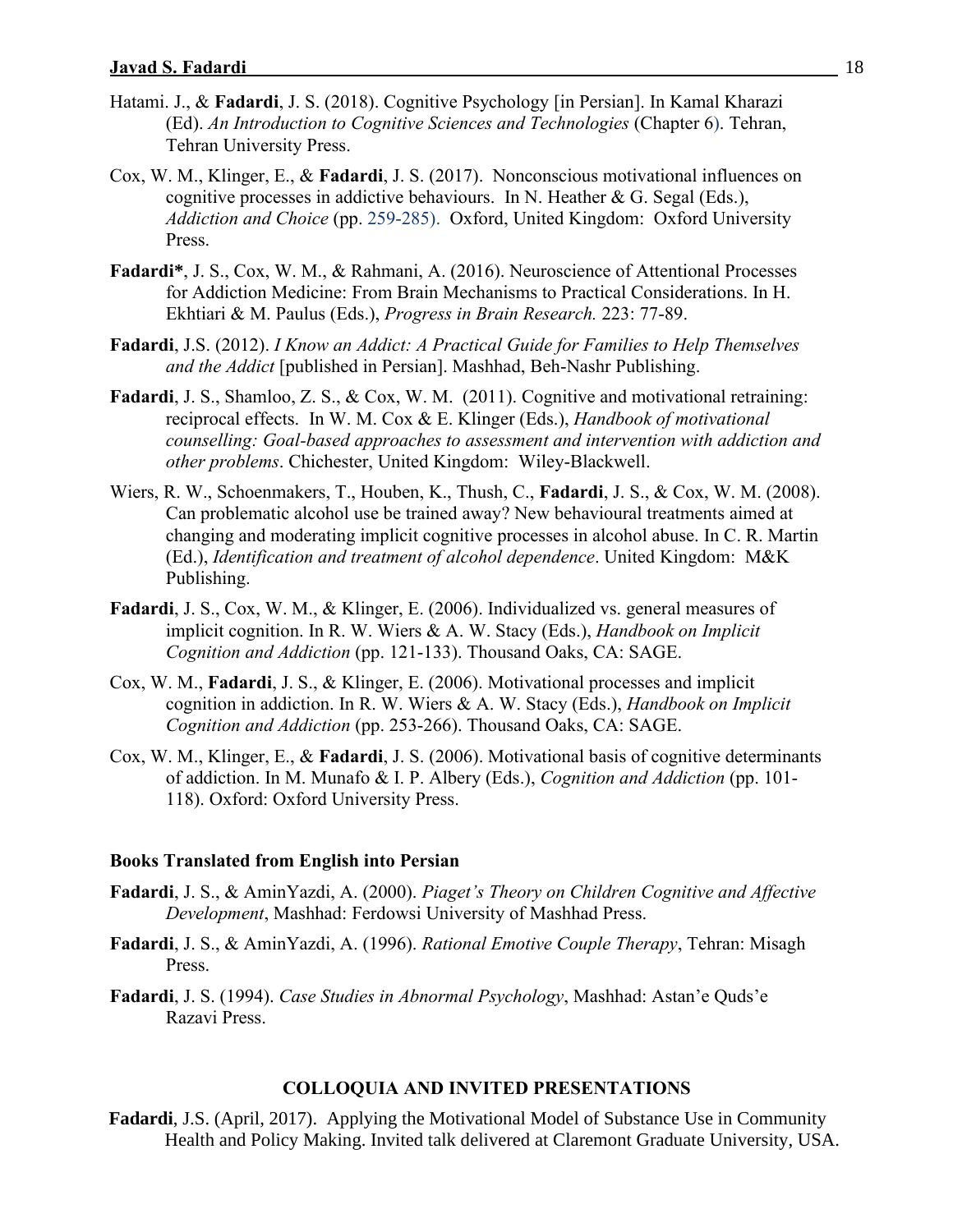- **Fadardi**, J.S. (January, 2017). Reversing the Sequence: How Attentional Retraining Can Help Overcoming the Brain's Habit. Invited talk presented at Cognitive Lunch Series, Claremont Graduate University, USA.
- **Fadardi**, J.S. (January, 2017). Various types of cognitive bias (attention, interpretation, and value) and their clinical importance. Invited talk delivered at Travis Research Institute, School of Psychology, Fuller Theological Seminary, USA.
- **Fadardi**, J.S. (2015, March). Inside Out or Outside In? On the Relationship between Motivation and the Environmental Triggers. Colloquium presented at Claremont Graduate University, USA.
- **Fadardi**, J.S. (2015, March). On Systematic Motivational Counseling in Preventing Drug Abuse. Colloquium presented at AHRL-SUTC, University of Houston, USA.
- **Fadardi**, J.S. (2014, Nov). Implicit Cognition: The Chamber of Secrets and How to Leash Uncontrollability in Psychopathology. Invited talk delivered at the XIII Annual Meeting of the Brazilian Society for Neuropsychology. Belo-Horizonte, Brazil.
- **Fadardi**, J.S. (2014, Nov). The Reciprocity between Motivation and Cognition and How to use it in Interventions. Invited talk delivered at the Laboratory of Neuroscience & Behavior, University of Brasilia, Brazil.
- **Fadardi**, J.S. (2014, May). The Motivational Model of Alcohol Abuse: Implications for Prognosis, Prevention and Treatment Programs. Invited talk delivered at the First International Congress of Alcohol Abuse, Mashhad.
- **Fadardi,** J.S. (2012, Nov). Applying Technology and Computer in Cognitive Restructuring. Colloquium delivered at School of Engineering, Ferdowsi University of Mashhad.
- **Fadardi,** J.S. (2011, Nov). Motivation, Cognition and Education. Colloquium delivered at School of Psychology, Ferdowsi University of Mashhad.
- **Fadardi**, J. S. (2009, May). New Methods in Treatment of Substance Abuse: Motivational Re-Structuring and Attentional Re-Training. Colloquium delivered at School of Psychology, Isfahan University, Iran.
- **Fadardi**, J. S. (2008, December). New Methods in Treatment of Substance Abuse: Motivational Re-Structuring and Attentional Re-Training. Workshop delivered at University of South Bohemia, Ceske Budejovice, Czech Republic.
- **Fadardi**, J. S. (2007, August). Training Alcohol Attentional Bias. Colloquium delivered at Midlands Health Psychology Network, Aston University, Birmingham.
- **Fadardi**, J. S. (2005, June). Measuring and Changing Alcohol Attentional Bias. Colloquium delivered at Transdisciplinary Drug Abuse Prevention Research Centre, University of Southern California School of Medicine.
- **Fadardi**, J. S. (2005, April). Motivational Structure and Marital Satisfaction. Colloquium delivered at Faculty of Education and Psychology, Ferdowsi University of Mashhad.
- **Fadardi**, J. S. (2005, April). Goal-Lurking, Goal-Setting, and Goal-Attainment. Colloquium delivered at School of Literature, Ferdowsi University of Mashhad.
- **Fadardi**, J. S. (1998, September). Stress, Outcomes and inoculation against it. Colloquium delivered at the Mental Health Organization, Mashhad.
- **Fadardi**, J. S. (1998, November). Marital Satisfaction and its Domains. Colloquium delivered at Open University of Zanjan, Iran.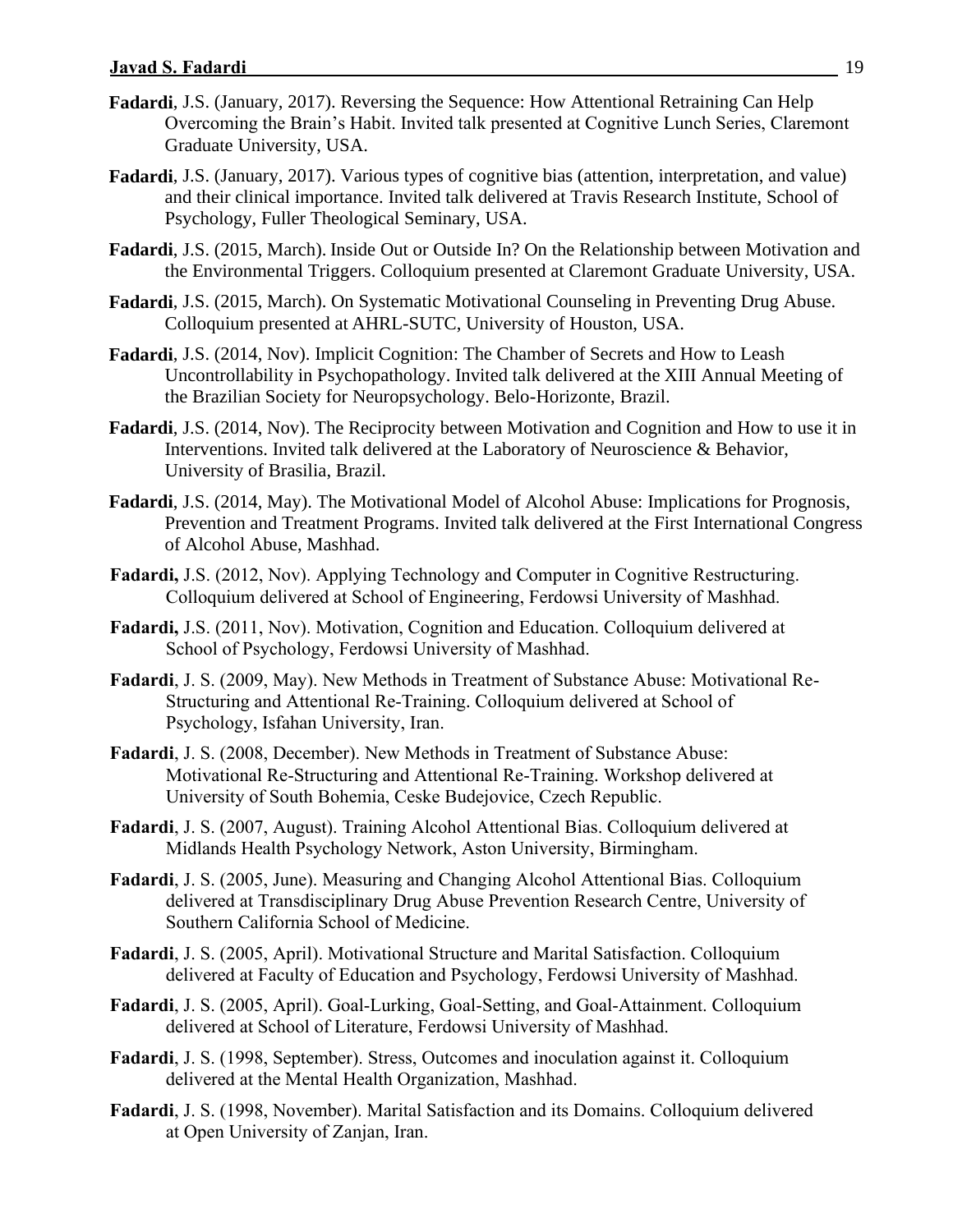# **INVENTION**

**2020** A Multi-Modal Computerized Apparatus to Evaluate and Improve Visuo-Spatial Working Memory in Children. Zahra Mirchi; Javad S. **Fadardi** (supervisor); Reza KhosroAbadi; Pezhman Kheradmand; & Mohammad-Taghi Kheirkhah. International Category: **A61B 5/17**, Iranian State Registration Organization of Deeds and Properties.

# **EYE TRACKING LABORATORY**

Founder and responsible person for the Eye-Tracking Laboratory since 2011 (SMI RED250)

# **TEACHING EXPERIENCE**

## **Courses Taught, Ferdowsi University of Mashhad**

- 2017-2020.1 **Research Design and Experimental Psychology** (Doctoral Course) Psychopathology from Cultural Perspectives (Doctoral Course) Psychotherapy and Counseling in Practice (Supervision of Master St. in clinic) **Advance Experimental Research Designs** (Master's Course) **Modern Cognitive Measures and Tests** (Master's Course) Cognitive-Behavior Therapy (Master's Course) **Psychology of Addictive Behaviors** (undergraduate) **Principles of Clinical Psychology** (undergraduate) Individual Research and Thesis (undergraduate projects) Spring 2005 Cognitive-Behavior Therapy, Master's Course Spring 2005 Psychology of Addictive Behaviors 1996-2000 Individual Research and Thesis (undergraduate projects) 1996-1999 Children and Adolescent Psychology 1994-2000 Psychology of Sensation and Perception
- 1995-2000 Psychological Texts in English Language
- 1999-2000 Principles of Clinical Psychology
- 1998-2000 Attitudes and Attitudes Change
- 1994-2000 Social Psychology
- 1994-2000 Group Dynamics
- 1994-1997 General Psychology

# **Guest Lecturer**

| 2022      | Using the Life Enhancement and Advancement Program (LEAP) to Promote            |
|-----------|---------------------------------------------------------------------------------|
|           | Motivation Across Stages of Change, February, Claremont Graduate University     |
| 2017      | Cognitive Measures Application, Classification and Psychometric Considerations, |
|           | March, Claremont Graduate University                                            |
| 2002-2006 | Rational-Emotive-Behaviour Therapy, SMART, and Addictive Behaviors, University  |
|           | of Wales, Bangor.                                                               |

# **STUDENT RESEARCH PROJECTS SUPERVISED**

# **Supervisor to Ph.D. Students (selected 2013-2022).**

1. Marziyeh Rezaei: *Functional Analysis and Development of Interventions for Marital Satisfaction based on Kuhl's Personality Systems Interaction.*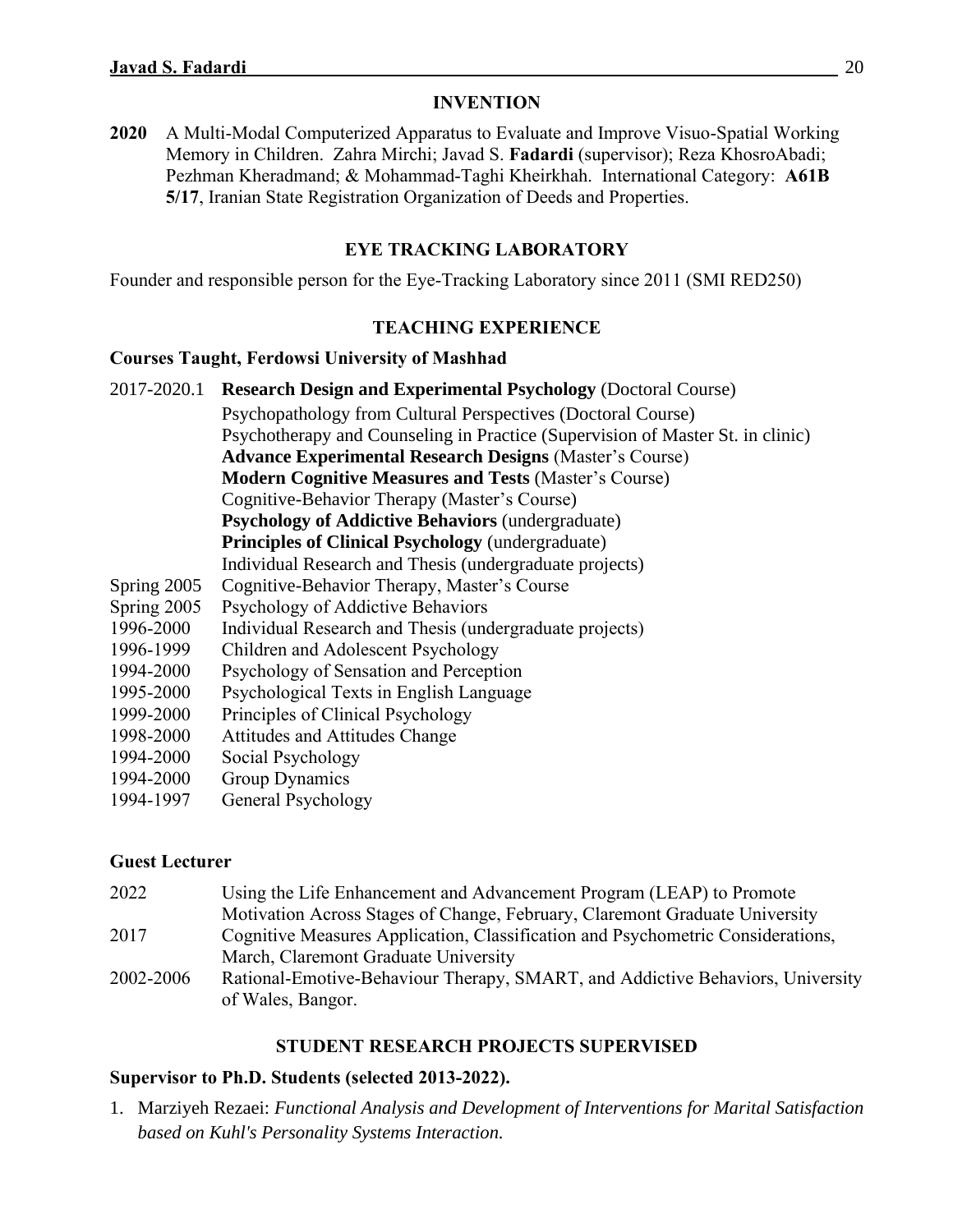- 2. Maryam S. Fakhri: *The Role of Motivational and Cognitive Factors in Temptation for Attractive Alternatives in Marital Relationships: Developing an Intervention Model to Increase Self-Control.*
- 3. Sayemeh Khalili Torghabeh: *Interaction between Needs to Survivals and Cognitive Biases in Illness Anxiety Disorder and Presenting a Model for Modification*.
- 4. Akbar Amrahi: *Designing a Model of Effective leadership of University Departments Managers based on Cognitive Processes.*
- 5. Raheleh Maddah Shourcheh: *Determinants of Motivation in The Goal Theory of Current Concerns as Applied to Promoting Women's Motivation to Exercise.*
- 6. Mahsa Samieifard: *The Role of Explicit and Implicit Emotional Working Memory in Controlling Impulsivity: Developing and Efficacy of a New Cognitive Intervention Program.*
- 7. Farzad Farhoodi: *The Effectiveness of Cognitive Behavioral Therapy based on Exposure and Response Prevention on Reduction of Obsessive-Compulsive Symptoms, Changing P300 Component and Improving Executive Functioning in Scrupulosity and Contamination Obsessions.*
- 8. Seyedeh Mina Hamedi: *An Investigation into the Roles of ELT Textbooks' Reading Achievement Emotions and Emotioncy in Reading Engagement, Reading Comprehension, and Visual Attentional Engagement: Evidence from Scales and Emotional Stroop Effect Analyses.*
- 9. Fatemeh Shahamat. Dehsorkh: *Study of Inhibition in Obsessive Compulsive Disorder, Development of Supraliminal and Subliminal Inhibition Retraining Program and its Effect on Inhibition Deficit and Obsessive-Compulsive Symptoms.*
- 10. Mehdi Zahedi Noughabi: *Impact of User's Capabilities and User-Interface Elements of Websites on User Interaction in Web Environment based on Information Processing Theory and Eye-mind Hypothesis.*
- 11. Malihe Moghadami: *The Correlation between Brain Functional Connectivity and Saccadic Eye Movements in Mild Alzheimer's Disease.*
- 12. Fatemeh Mirdouraghi: *Comparison of Psychological, Neuropsychological, Educational and Social Functioning Profile of Student with or without ADHD: Prepration and Eclectice Therapeutic Protocol based on the Profile*.
- 13. Hosssein Bagheri: *The Typology of Social Anxiety Disorder: Cognitive and Cultural Correlates in Clinical and Nonclinical Population.*
- 14. Masoud. M. Bazzaz: *Application of Dual-Processing Model in Predicting Eating Behaviours in Dieters: Developing a New Cognitive Bias Modification.*

# *Adviser to PhD dissertations (selected)*

- 1. Elham Abedini: *The Role of Attitude and Its Moderators in High Speed Driving Behavior, Designing and Implementing an Intervention based on It.*
- 2. Manouchehr Ghalekhani: *The Effect of Visual Training on the Gaze Behavior, Postural Sway and Dynamic Balance in the Elderly*.
- 3. Mohadeseh Kh. Khalilabad: *Designing and Evaluating a Gamified Online Vocabulary Learning System for the Instruction of General Academic Vocabulary.*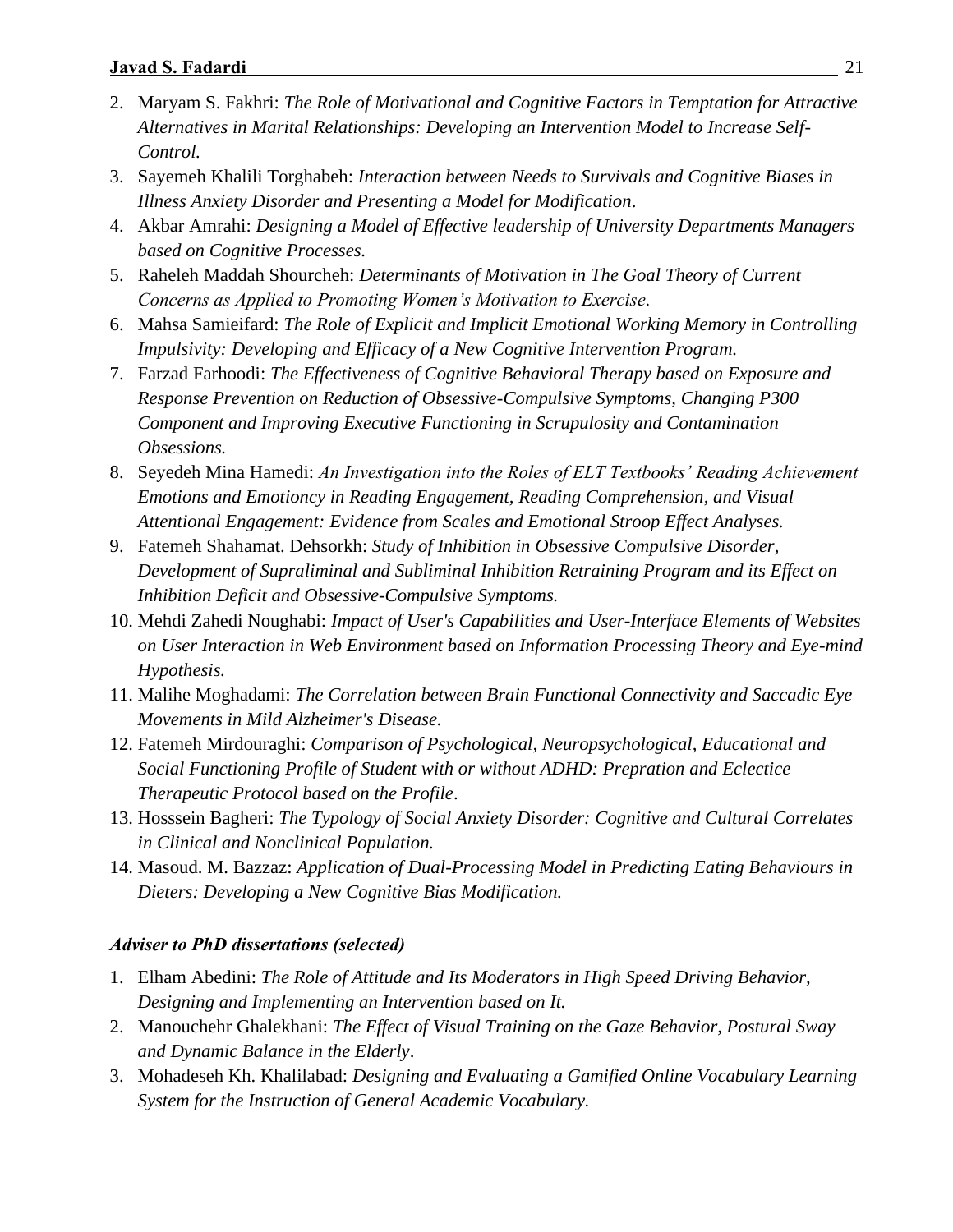- 4. Raziyeh Kh Abadi: *An Investigation of Predictors of Extramarital Relationship with Mixed Method: The Role of Executive Functions with Mediation of Self-Control and Marital Commitment.*
- 5. Samaneh Nateghiyan: *Neuropsychological Profile Depression Disorder from Love Trauma: Comparison of the Effectiveness of Neurofeedback Intervention and Rehabilitation of Executive Function and Both on Improvement Indicators*.
- 6. Zoya Abam (Library and Information Science). Analyzing Search Behavior and Users' Judgement Criteria with the Web Hyperlink Environment. Faculty of Literature. FUM.
- 7. Mahmoud Sabbagh (English Literature). Examining the Role of Monomyth and Major Archetypal and Symbolic Elements in a Comparative Study of Gilgamesh, Odyssey, Beowulf and Rostam's Seven Trials in the Shahnameh. Faculty of Literature. FUM.
- 8. Hossein Bagheri. The typology of social anxiety disorder: cognitive and cultural correlates in clinical and nonclinical population. Faculty of Education and Psychology. FUM.
- 9. Fatemeh Mirdoraghi. Comparing the profiles of psychological, neuropsychological, social and educational functioning of students with and without Attention-Deficit/Hyperactivity Disorder: Developing a novel treatment protocol Faculty of Education and Psychology. FUM.
- 10. Raziyeh Khorramabadi. The role of cognitive control processes (working memory, inhibition, task switching) with mediating self-control in prediction of extramarital relationship. Faculty of Education and Psychology. FUM.
- 11. Samaneh Nateghian. Neuropsychological Profile Depression Disorder from Love Trauma: Comparison of the Effectiveness of Neurofeedback Intervention and Rehabilitation of Executive Function and Both on Improvement Indicators. Faculty of Education and Psychology. FUM.

**First Supervisor of Master's Theses, Department of Psychology, Ferdowsi University of Mashhad** [*over 50 completed MSc theses—below are a few samples*]

- 1. Nafiseh Abrishami: *Comparison of the Pattern of Functional Relationship of the Frontotemporal Network of the Brain during the Evaluation of Working Memory in People with Obstructive Sleep Apnea and Healthy Control.*
- 2. Saeideh J. Aghaei: *Evaluation of Memory Reconsolidation and Retrieval Practice on Improving the Therapeutic Indicators of Patients with Substance Abuse.*
- 3. Malihe A.r Kohan: *The Relationship between Sensory Processing and Anxiety*؛ *Mediated by the Quality of Parent-child Interaction and Emotional Regulation in Children.*
- 4. Mehrnaz. M. Haghi: *Effectiveness of Cognitive Bias Modification on Negative Perfectionism in Depressed Population.*
- 5. Bahareh. Heydari: *The Effectiveness of Motivational on Quality of Life Resilience and Change of Attitude Towards Substance Use in Women Opium Users.*
- 6. Mohadeseh Z. B. Movaghar: *Relationship among Cognitive Control, Motivational Style and Non-prescription Drug Consumption in Non-Clinical Population*.
- 7. Fereshteh M. Afshari: *The Mediatory of Self-Control in the Relationship between Mindfulness and Attentional Bias to Food Stimulus*.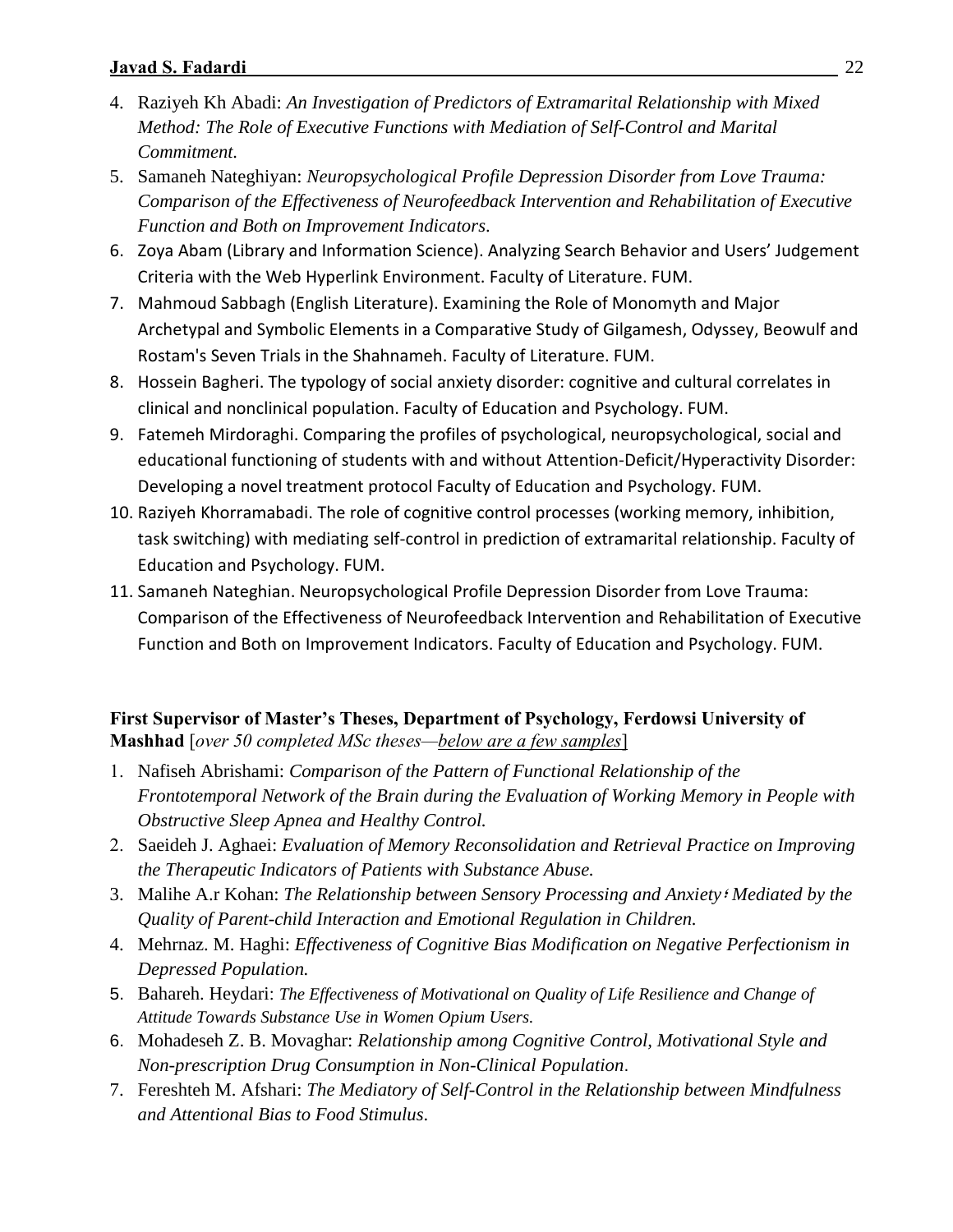- 8. Zahra Khorrami: *Diagnosis, assessment and cognitive rehabilitation intervention in an Elderly with mild neurocognitive disorder: A case report.*
- 9. Zahra Mirchi: *A Study on Psychometric Properties of the "Visuospatial Working Memory Assessment and Rehabilitation Instrument" in the Normal Children Population and Determining its Effectiveness in Children with Mathematical learning Disorder: A Single Case Experimental Design*.
- 10. Morteza F. Farkhani: *The Effectiveness of the Heartmath Training Program (Biofeedback Based on Heart Rate Variability) on Social Anxiety through Changes in Attentional Bias, Emotion Regulation Strategies, and Heart Rate Variability*.
- 11. Maryam S. Mousavi: *Effectiveness of Attentional Bias Modification Interventions in Addictive Behaviors (Substance and Non-Substance): Systematic Review and Meta-Analysis*.
- 12. Raziyeh Gh. Baghmachi: *Comparison of Executive Functions in Hemodialysis Patients with High and Low Treatment Adherence*.
- 13. Hediyeh Zargani: *The Mediatory of Self-Control in the Relationship between Mindfulness and Attentional Bias to Drug Stimuli in Substance Abusers Treated with Methadone and Buprenorphine.*
- 14. Farnaz Payami: *Development a Virtual Reality-Based Inhibition Assessment test.*
- 15. Safoura Jamshidi: *The Role of Emotional Schemas in Predicting the Risk of Recurrence of Addicted with the Mediation of Life Expectancy, Hope of Life and Perceived Social Support.*
- 16. Behnaz Sh. Anbarani: *The Effectiveness of Well-being Therapy on Resilience, Psychological Well-being, and Life Satisfaction in Women under Addiction Treatment in Residential Center*
- 17. Mohsen Dolatabadi: *Investigating Cognitive Sequential Dependencies on Users' Decisions in Cyberspace.*
- 18. Maryam H. Askari: *Effectiveness of Solution Centered Group Therapy and Imago based Group Therapy on Improving Marital Satisfaction in Patients of Substance Abuse Treatment Centers.*
- 19. Hossein A. Kalat: *Efficacy of Transcranial Random Noise Stimulation (tRNS) on Subjective Tinnitus Symptoms Decrease and Mood and Anxiety Improvement: Comparison of Bilateral Auditory Cortex and rDLPFC Electrical Stimulation.*
- 20. Amir Akbarzadeh: *Investigate Attention of the Spectators to Financial Sponsorship Advertisements in a Badminton Competition using Eye Tracking Device.*
- 21. Mohammad D. Rahimi: Migraine: *A Multisensory Integrating Disorder and the Application of Transcranial Direct Current Stimulation in the Process of Pain*.
- 22. Shirin Shojaeifar: *The Effectiveness of a Cognitive Bias Modification–Interpretation (CBM-I) on Reducing negative interpretation bias Related to Marital Satisfaction.*
- 23. Fatemeh M. Yekta: *Effectiveness of the Program of Inhibition Training on Improvement of Cognitive Functions and Impulsiveness in Students of Ferdowsi university of Mashhad.*
- 24. Hamid Alipour: *Effectiveness of Transcranial Direct Current Stimulation(tDCS) on Craving and Positive Affect and Negative Affect in Methamphetamin Dependents.*
- 25. Mahboubeh M. Saleh: *An Investigation Cognitive Functions in Air Traffic Controllers of Airport Towers.*
- 26. Maryam Shojaei: *Application of Dual-Processing Model in Predicting Eating Behaviours in Dieters: Developing a New Cognitive Bias Modification.*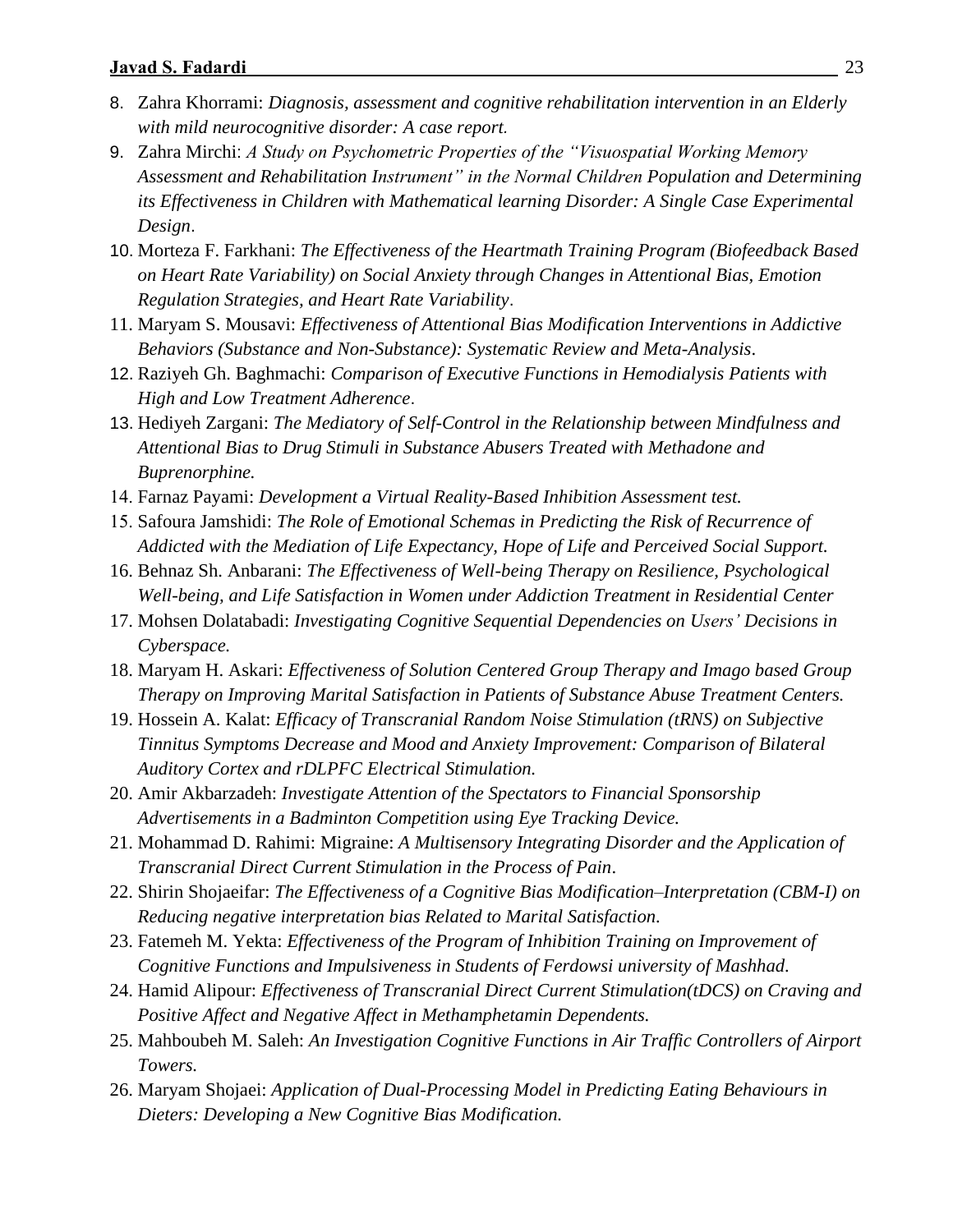- 27. Mahsa Samieifard: *The Effectiveness of a Cognitive Bias Modification–Interpretation (CBM-I) on Reducing Frustration related Negative Interpretation Bias and Indices of Substance Abuse Behaviors*.
- 28. Farid Barmal: *Mindfulness Training in the Depressed and its Impact on Rumination, Cognitive Emotion Regulation and Problem Solving.*
- 29. Fahimeh Ghavidel Rizeh: *Effectiveness of Cognitive Training and Cognitive Strategy on Working Memory of Healthy Elderly.*
- 30. Rasoul Montazeri: *Effectiveness of Life Enrichment and Advancement ProgramOn life Quality,Self-Efficacy,Life satisfaction and Situational.*
- 31. Mahsa Ahmari: *The Effectiveness of Modern Attention Bias Modification Program with Eye Tracker Technology on Modifying attention Bias for threat and Social Anxiety Symptoms in Socially Anxious Individuals.*
- 32. Behrnaz Safarzaei: *Effectiveness of Training with "Towards Parenthood Program" During Pregnancy on Anxiety, Depression and Mental Health of Primipara Women*.
- 33. Samiyeh Panahandeh: *The Efficacy of Subliminal Evaluative Conditioning Training Programme on Increasing Implicit Self-esteem among Depressed Individuals.*
- 34. Saemeh Khalili Torghabeh: *Effects of Cognitive Bias Modification-Interpretation Program on Reduction of Negative Interpretation Bias and Social Anxiety Symptoms in Socially Anxious Individuals*.
- 35. Sepideh Memariyan: *The Effectivness of Attention Control Training Program on Reducing of Atentional Bias to Social Phobia Reated Stimuli and Reducing Symptoms*.
- 36. Zahra Vafaei: *Compairing the Effects of Life Enhancement& Advancement Program and Reality Therapy Group Education on Improving In-Treatment Addict Recovery Indecis.*
- 37. Saeideh Azaraein: *The Effectivnes of Attention Control Training Program in Reduction of Attentional Bias and OCD Symptoms.*
- 38. Elham M. Shourch: *Differential Validity Assessment of Combi-Subliminal-Pictorial Stroop Test in Depression.*
- 39. Masoud M. Bazzaz. *The efficacy of Attention Control Program on Reducing Food Attentional Bias among Obese and Overweight Dieters*.
- 40. Sahar S. N. Boujnourdi: *Comparison of the Effectiveness of Mindfulness and Body Pysichotherapy on Hippocampus Modulation in Patients with post brain stroke Depression.*

#### *Adviser to Master's dissertations* **(***selected***)***.*

- 1. Sahar. A. Nokhandan: *Review Improvement of Simple Hypnosis Suggestion and Aimed Working Memory Hypnosis Suggestion on Working memory Stress and Educational Performance of Universities Student of Mashhad ferdows.*
- 2. Naser. Karimi: *Comparison of Life Enrichment and Advancement Program -LEAP- with Acceptance and Commitment Therapy -ACT- in Group Abuse in Residential Treatment Abusers in Herat Drug Treatment Centers*
- 3. Elham. Hakimi: *Comparative study of linguistic-Cognitive Abilities of Stutterers with Stutterers.*
- 4. Hediyeh. A. Milanlou: *Examining Theory of Mind and Executive Function Tasks in Light of Foreign Language learning Cases of Iranian Advanced and Elementary English Learners.*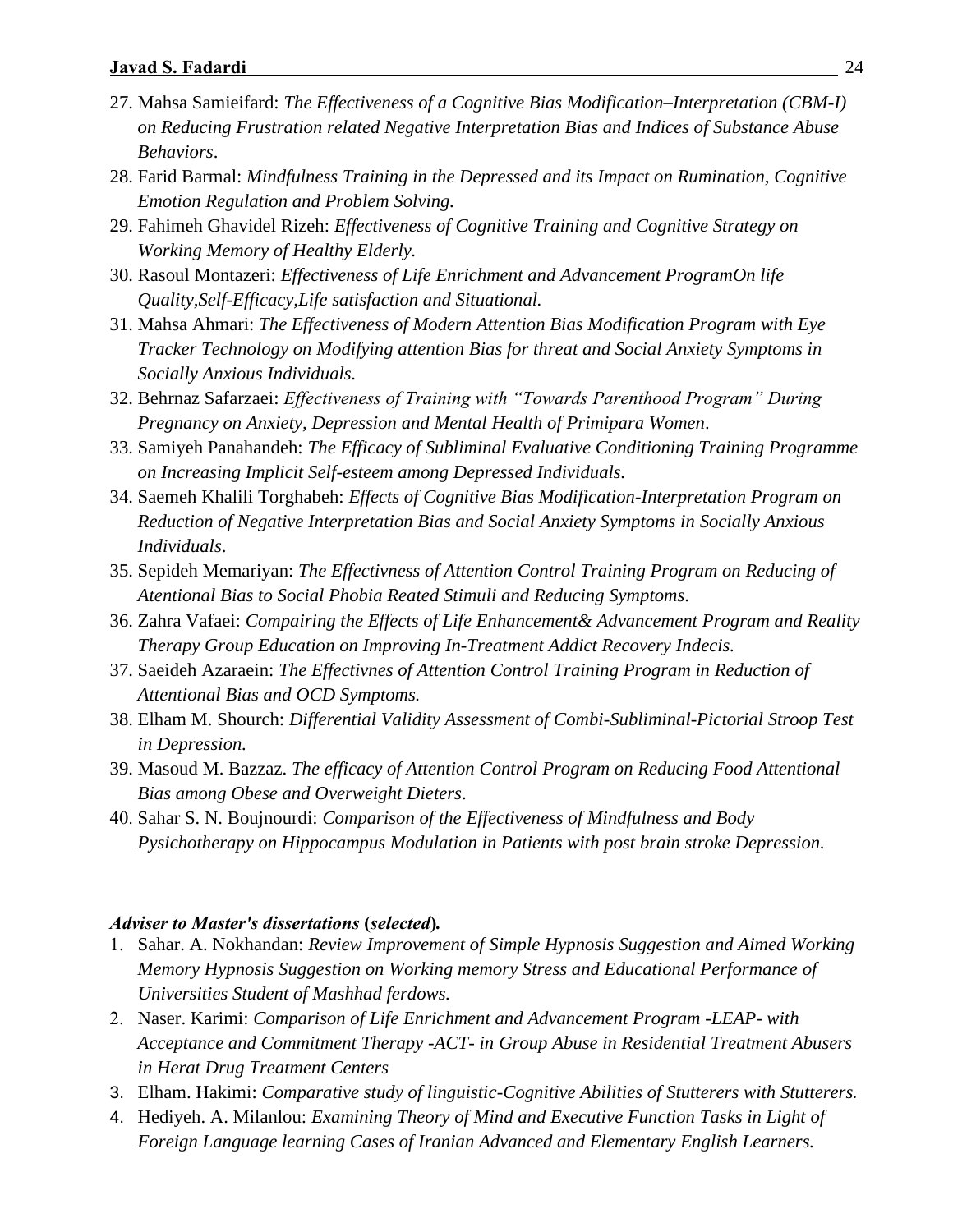- 5. Ensiyeh. B. NiyaT: *Investigation and Comparison of Implicit and Explicit Emotion Regulation in People with Trait Anxiety and Healthy Individuals: With Focus on Cognitive Reappraisal and Expressive Suppression.*
- 6. Zohreh. Andisheh: *Exploring the Effect of Time Pressure on Children's Crossing Behavior in Virtual Reality by Controling The Role of Emotion Regulation.*
- 7. Samaneh. Laeli: *Investigation of Venrgence (eye movement) as an Objective Marker for the Diagnosis of ADHD Children Using Eye Tracing*.
- 8. Faezeh. Akraminezhad: *The Effectiveness of tDCS on Decision Making and Inhibitory Control in Migraineurs.*
- 9. Mahdi. Afzaliniya: *Examining the Necessity of Attention for Consciousness in Iconic Memory using Stroop Paradigm.*
- 10. Shirin. Esmeaily: *The Efficacy of Neurofeedback Education on Attention Bias and Working Memory in People with Obsessive-Compulsive Syndrome*.
- 11. Afagh. Gh.i Moghaddam: *Effectiveness of Cognitive Rehabilitation on Executive Function in Adults with Ischemic Stroke.*
- 12. Gisou. Gomroki: *Identification and Determination of Cognitive Biases in Scientific Information Retrieval.*
- 13. Mohammad. Golsoomiyan: *Working Memory without Consciousness, Assessing Event-related Potential*
- 14. Bibi Zahra. Razavi: *The Effect of Rational-Emotive Thinking on Elementary Student's Mental Health.*
- 15. Fatemeh. M. Khorasani: *The Effect of Rational-Emotive Thinking on Elementary Student's Mental Health.*
- 16. Samiyeh. Borhani: *Efficacy of Cash (CBT) Group on Girl University Students with Negative Body Image and Depression Vulnerability.*
- 17. Shohreh. D. Dalouyi: *The Effect of Individualism and Collectivism in Predicting the Marital Satisfaction with the Modification Role of Hapiness path.*
- 18. Ali. Kazemzadeh: *The Effectiveness of Mindfulness-Based Cognitive Therapy (mbct) on Reducing Depression and Anxiety Northern Red Crescent staff*.
- 19. Rasoul. Rahimzadeh: *The Effectiveness of Modular Cognitive Behavior Therapy on Positive And Negative Affect ,Criterion Of Interpretation Bias, Reduction Fear Of Negative Evaluation And Avoidance In patient Adolescents of Social Anxiety disorder.*
- 20. Hajar. Kh. Gharamaleki: *The Effectiveness of Group Dialectical Behavior Therapy on Resiliency and Emotional Regulation of Womens with Substance Abuser Spouse*.
- 21. Javd. Vakili: *The Effectiveness Study of Dialectical BehaviorTherapy on Borderline Personality Disorder Symptoms and Marital Conflict of Prison Inmates.*
- 22. Zahra. Taheriyan: *The Effectiveness & comparison of Sex Education and Image Relation Therapy on Unconsummated Marriage.*
- 23. Atiye. T. Bojnourdi: *The Effectiveness of Imago Therapy Group Instruction on Mothers with Authoritarian and Permissive Parenting Styles*.
- 24. Reza. Baradari: *Reality therapy Efficacy based on Choice Theory on Improving the Mother – Child Relationship and Academic Status of Students with Autism Disorders.*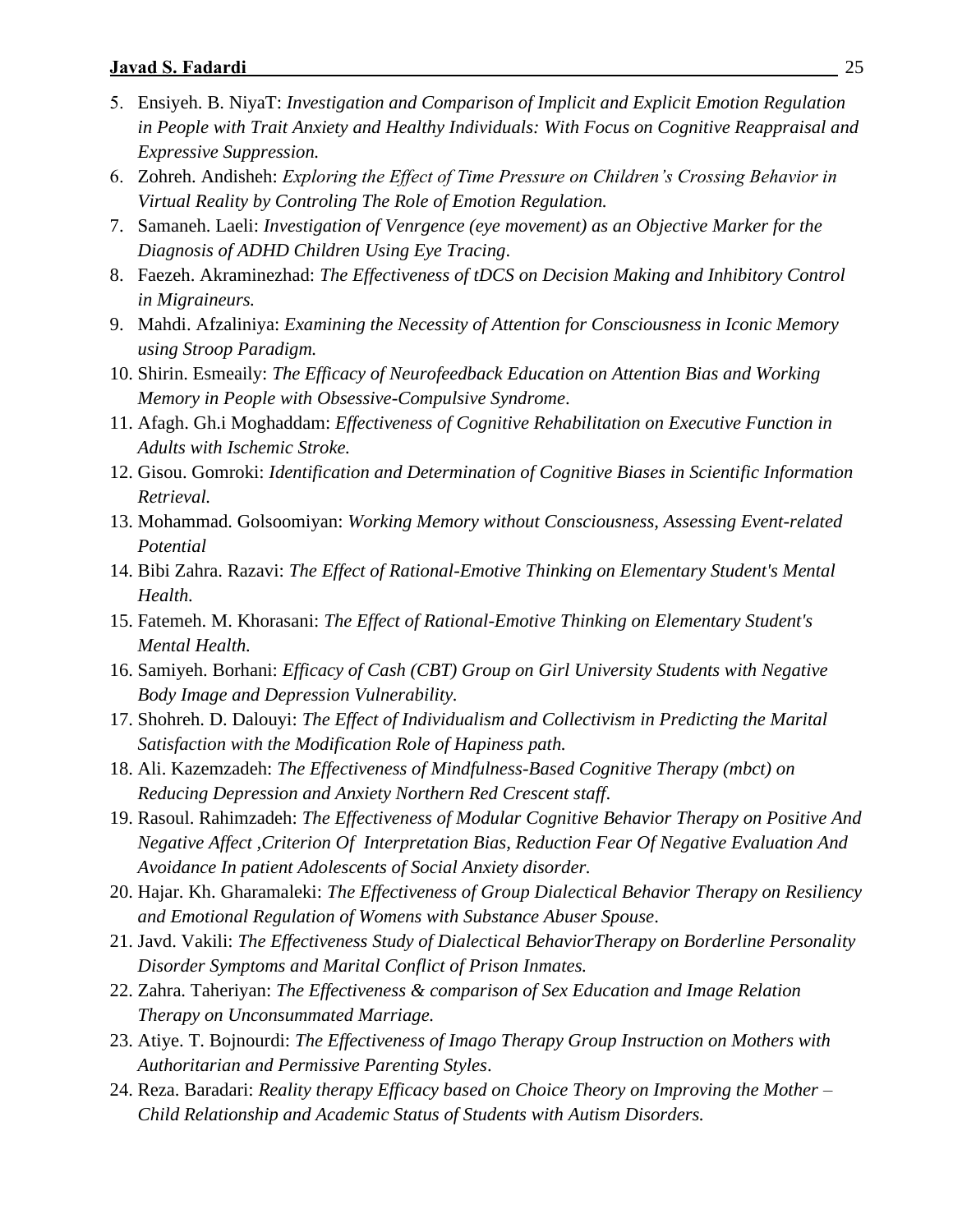- 25. Sara. M. Feizabadi: *The Relationship between Hazard Perception with Cognitive Styles, Cognitive Inhibition, and Behavior Inhibition Among Drivers.*
- 26. Sousan. R. H. Sani: *The Role of Aggression, Emotional Self-Regulation, Attentional Bias, Inhibition and Experience on Risky Driving Behavior.*
- 27. Sorayya. B. Mokhtari: *Effectiveness of Reality Group Threrapy in Reducing Emotional Divorce and its Psychological Outcomes.*
- 28. Narges. Parhizkar: *Group Cognitive- Behavioral Therapy based on Executive Functions-Executive Functioning- Students with ADHD*.
- 29. Moslem. K.Tamini: *The Effectiveness of Emotional Working Memory on Emotion Regulation and affective cognitive control of Individual with Anxiety Symptoms*.
- 30. Pegah. A. Bezhgani: *Study of attention alteration related to puberty and menopaus in women (before and after compleat maturation / menopaus*.
- 31. Zeinab. Azadi: *Comparing the Effectiveness of Rational-Emotive-Behavior Therapy and Solution-Focused Therapy for Divorcing Couples on Reducing their Marital Problems and Maladjustment.*

#### *Sample external projects supervised*

- Charvadeh, M.H. (2010). A Survey of Reasons and the Popularity of Using Cell Phones by High School Students. Korasan-e-Razavi State Education Headquarter.
- Azarfar, F. (2008). A Comparative Study of Ways to Increase Teachers' Motivation in Iran and other Countries. Research Council of Education Organization of Khorasan-e-Razavi, Mashhad.

#### **WORKSHOPS Organized and Delivered**

- **Fadardi,** J.S. (2022, February). Life Enrichment and Advancement Program for Mentors, Center for T.
- **Fadardi,** J.S. (2020, October-December). Life Enrichment and Advancement Program for Non-Psychologists, Calgary Towhid Centre, Candad.
- **Fadardi**, J.S. (2019, March). Principles of Effective Academic Writing. A full-day workshop presented at Teachers National CPD Annual Program, Mashhad.
- **Fadardi**, J.S. (2018, December). Principles of Effective Academic Writing. A half-day workshop presented at Ferdowsi University of Mashhad, Mashhad.
- Fadardi, J. S. & Cox, W.M. (2017, April). Life Enhancement and Advancement Program (LEAP): A Motivational Restructuring Technique for Reducing Need to Use Substances. Workshop delivered at Dubai, UAE.
- Fadardi, J. S. (2015, March). Motivational Structure and Life Enhancement and Advancement Program (LEAP). Workshop delivered at University of Houston, USA.
- Fadardi, J.S. (2012, June). Motivational Model of Successful Marriage. Workshop delivered at Ferdowi University of Mashhad.
- Fadardi, J. S. (2011, June). LEAP Motivational Re-Structuring. Workshop delivered at Pouyesh Center for Marital and Family Counseling, Iran.
- Fadardi, J. S. (2009, May). Motivational Structure and Life Enhancement and Advancement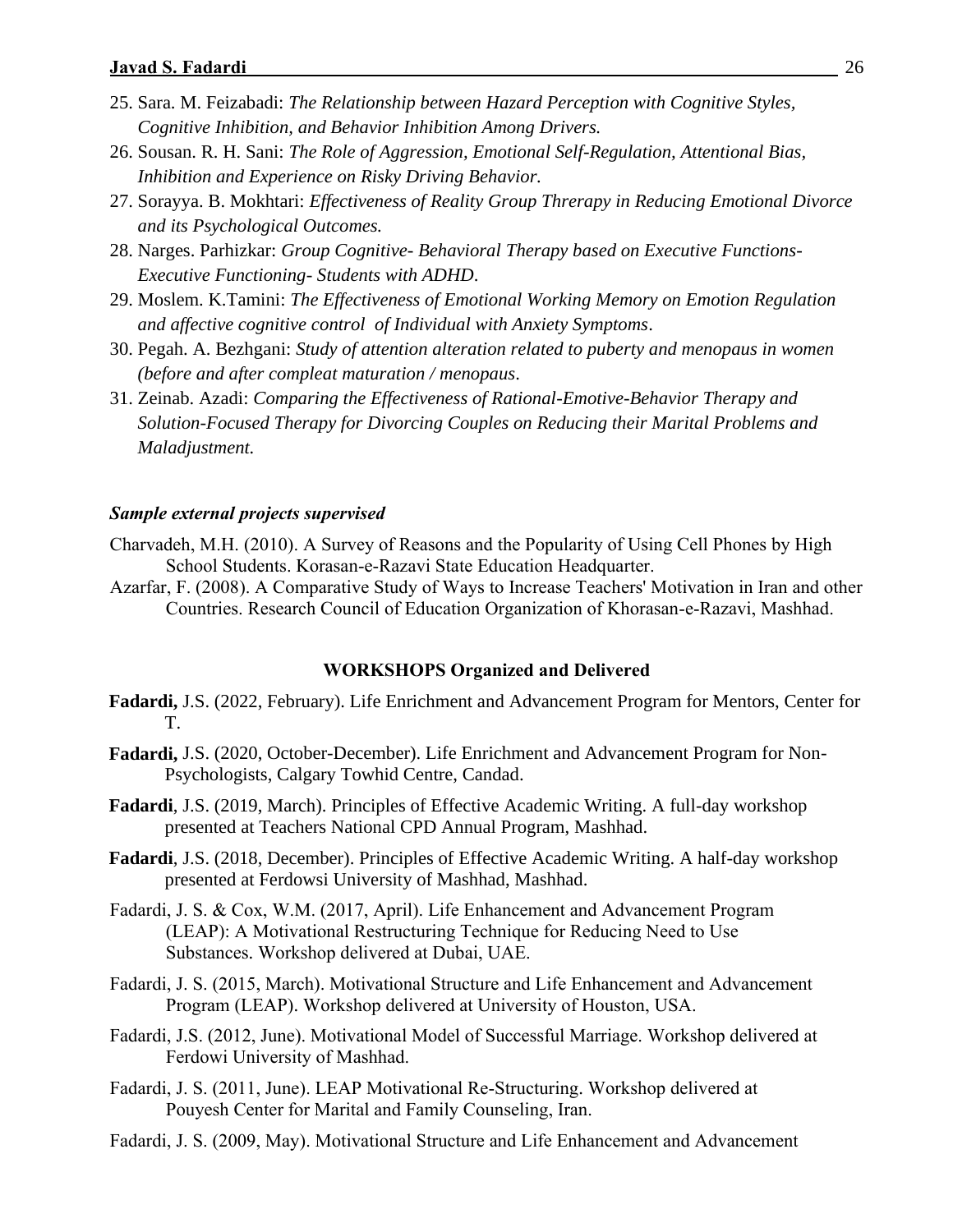Program (LEAP). Workshop delivered at Isfahan University, Isfahan, Iran.

- Fadardi, J. S. (2008, March). Motivational Structure and Life Enhancement and Advancement Program (LEAP). Workshop delivered at University of South Bohemia, Ceske Budejovice, Czech Republic.
- Fadardi, J. S. (2008, March). Alcohol Attention Control Training Program. Workshop delivered at University of South Bohemia, Ceske Budejovice, Czech Republic.
- Fadardi, J. S. (2007, March). Psychology of Success and Happiness. Workshop delivered at Iranian New Year Annual Festival, Isle of Wight, UK.
- Fadardi, J. S. (2005, May). Motivational Intervention in Crisis. Colloquium delivered at Red Curve [Red Cross], Mashhad.

### **AWARDS AND HONOURS**

- 2019 *Elite Professor* of Ferdowsi University of Mashhad in Research in Human Sciences.
- 2019 *Elite Professor* of Ferdowsi University of Mashhad in Internationalization.
- 2014 *Elite Professor* of Ferdowsi University of Mashhad in Human Sciences.
- 2007 Author for the outstanding article in humanities from Iran based on ISI.
- 2000 PhD Fellowship, Iranian Ministry of Science, Research, and Technology.
- 2000 Outstanding Lecturer of the Year, Faculty of Educational and Psychological Sciences, Ferdowsi University of Mashhad.
- 1991 MA Fellowship, Iranian Ministry of Science, Research, and Technology.

#### **Member of Editorial Boards**

*Journal of Addiction and Substance Use Iranian Journal of Health and Physical Activity Journal of Clinical and Counseling Research Journal of Nutrition, Fasting and Health (JNFH)*

#### **JOURNALS REFEREED FOR REVIEW**

*Appetite Addiction Psychology of Addictive Behaviors Journal of Behavior Therapy and Experimental Psychiatry Behavioral Psychopharmacology Experimental and Clinical Psychopharmacology Journal of Education and Psychology Psychotherapeutic Novelties*

#### **UNIVERSITY COMMITTEES**

2019-present The Committee for Promoting Mental Health, Ferdowsi University of Mashhad

- 2019-present Internationalization Committee of the Ferdowsi University of Mashhad
- 2013-present Specialized Committee for Revisions in Academic Promotion Criteria for Faculties in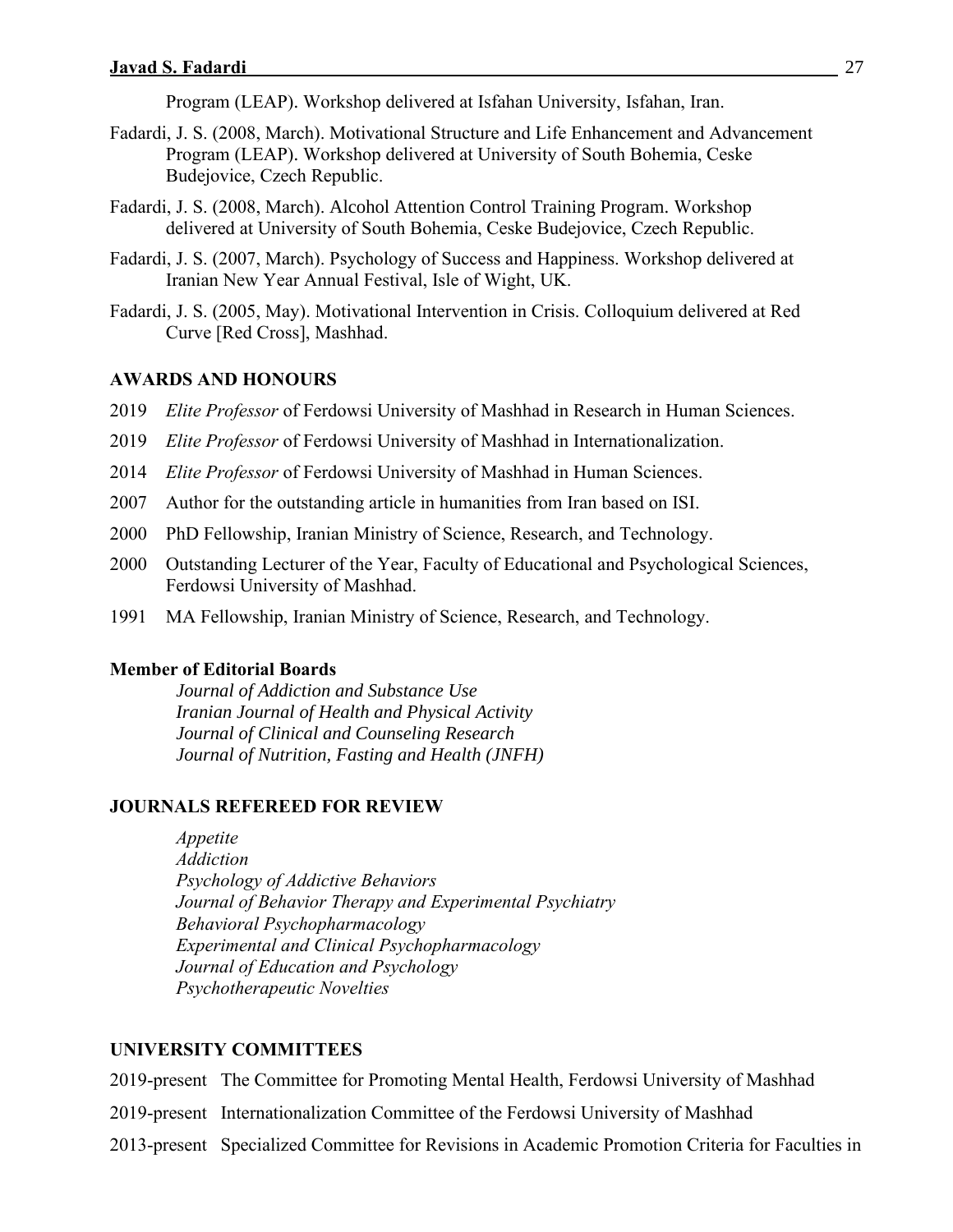Human Sciences, Ferdowsi University of Mashhad.

- 2013-present Specialized Committee for Promoting Internationalization of the University, Ferdowsi University of Mashhad.
- 2013-present Specialized Committee for Academic Promotion in Human Sciences, Ferdowsi University of Mashhad.
- 1997-1999 Human Resources Productivity Committee, Ferdowsi University of Mashhad.

### **PROFESSIONAL SERVICES**

- 2014-2020 Consultant Psychologist, Iran Office, British Council, London, UK
- 2014-pesent Specialized Licensing Steering Committee for Centers to Practice Counseling and Clinical Psychology; Well-Being Organization.
- 2013-present Co-head of Cognitive Psychology Committee, Cognitive Sciences and Technologies Council of Iran, Tehran.
- 2007-2015 Committee of Experts, Headquarter for Police Social Research, Khorasan-e Razavi
- 2007-2013 Committee of Experts, State Headquarter for Drug Control, Khorasan-e Razavi
- 1997-1999 Member, Advisory Committee for Youth Programs, Iranian National Television, Mashhad Centre
- 1995-1999 Nursery Consultant Psychologist, Ferdowsi University of Mashhad
- 1994-2000 Counselor, Mental Health Centre, Ferdowsi University of Mashhad